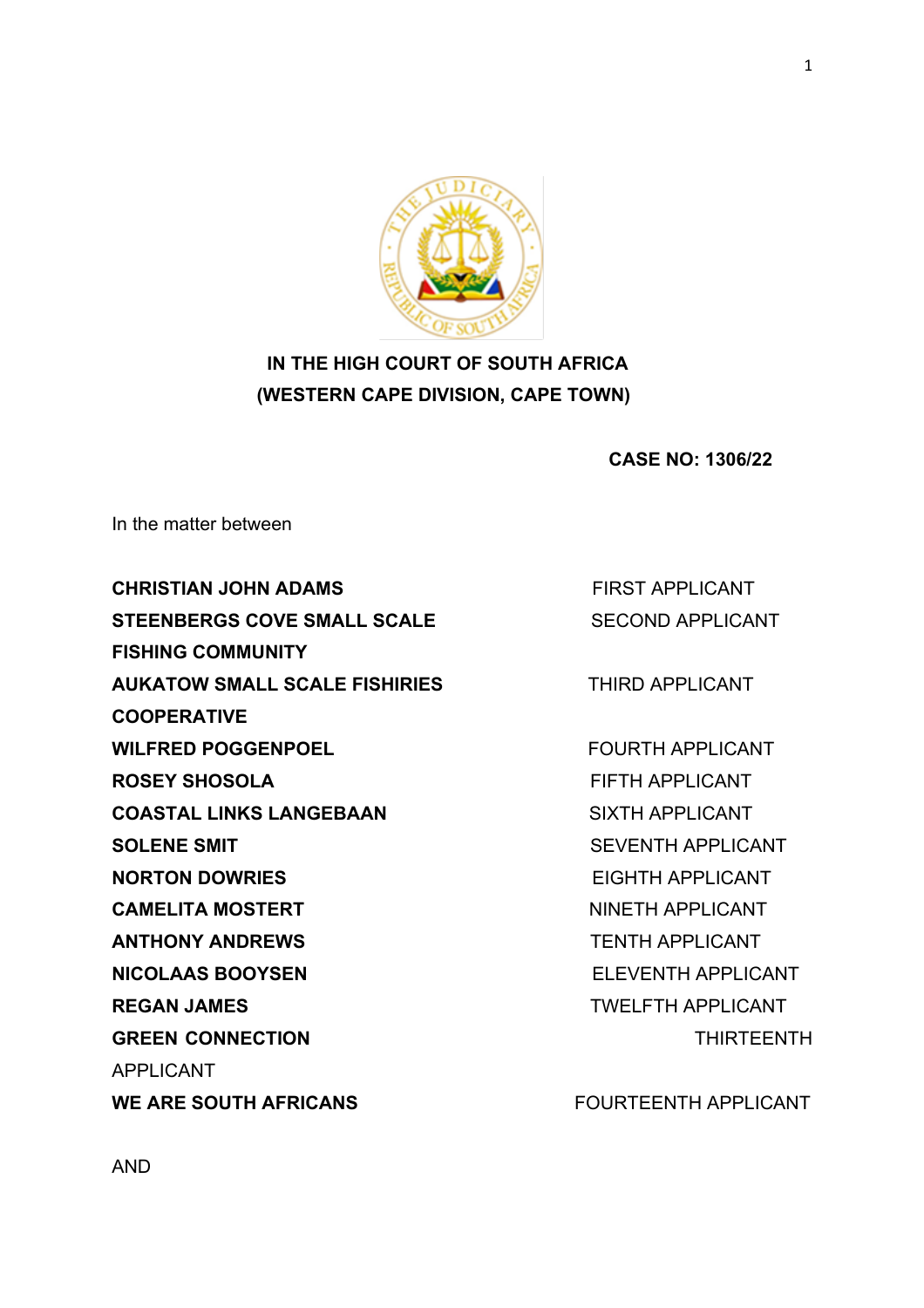| MINISTER OF MINERAL RESOURCES AND ENERGY<br><b>FIRST</b> |
|----------------------------------------------------------|
|                                                          |
| <b>SECOND</b>                                            |
|                                                          |
|                                                          |
| THIRD RESPONDENT                                         |
| <b>FOURTH</b>                                            |
|                                                          |
| <b>FIFTH RESPONDENT</b>                                  |
| <b>SIXTH RESPONDENT</b>                                  |
|                                                          |

# **JUDGMENT delivered on 1st March 2022**

#### **THULARE J**

[1] The applicants sought a two part application. This judgment is in respect of Part A wherein the applicant sought an order on an urgent basis interdicting the third, fourth and sixth respondents from commencing, alternatively continuing their seismic survey along the West and South West Coasts of South Africa in terms of a reconnaissance permit granted by the first respondent on 18 May 2021 in terms of section 74 of the Mineral and Petroleum Resources Development Act, 2002 (Act No. 28 of 2002) (the MPRDA) pending the outcome of the applicants' internal appeal against the grant of the reconnaissance permit to the third and fourth respondents in terms of section 96 of the MPRDA and the outcome of part B of this application. The applicants did not seek any relief against the first and second respondent in respect of Part A of the application.

[2] The applicants are individual and collective formations of small scale fishers [applicants 1-12], indigenous communities [applicants 1, 10 and 11] an environmental organisation [applicant 13] and an organisation established to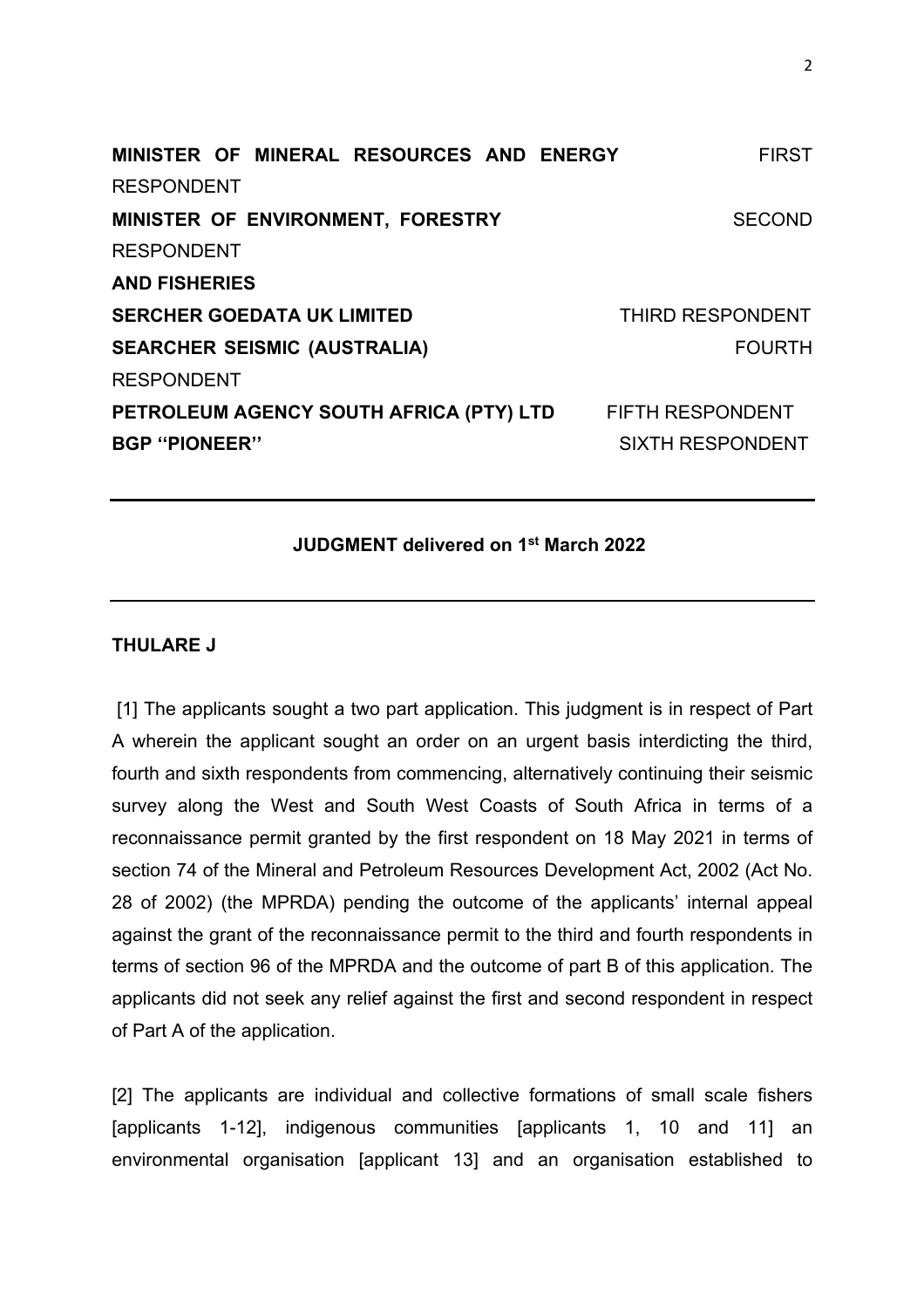enhance good governance [applicant 14]. Only the third and fourth respondents (Searcher) delivered a notice of opposition. The other respondents filed notices to abide the decision of the court.

[3] The subject is the seismic survey on the West Coast of the Republic of South Africa in the Western Cape Province. The issue is whether an interim interdict is to be in place pending the decision on Part B.

[4] The structure of the judgment will start with the applicable law, and then continue to deal individually with the points taken, to wit, the alleged unlawfulness of the permit, the illegality of the commencement of the survey, irreparable harm, public interest and the balance of convenience, and will conclude with the remainder of the requisites for an interim interdict.

[5] *"The Law of South Africa,* second edition, volume II, Lexis Nexis, WA Joubert, defines an interim interdict as follows at 401:

"401 Definition An interim interdict is a court order preserving or restoring the *status quo*  pending the final determination of the rights of the parties. It does not involve a final determination of these rights and does not affect their final determination."

At 403, the requisites for an interim interdict are set out, and these are:

- (a) A *prima facie* right;
- (b) A well-grounded apprehension of irreparable harm if the interim relief is not granted and the ultimate relief is eventually granted;
- (c) That the balance of convenience favours the granting of an interim interdict; and
- (d) That the applicant has no other satisfactory remedy.

403 then continued:

"In view of the discretionary nature of an interim interdict these requisites are not judged in isolation and they interact."

# THE LAWFULNESS OR OTHERWISE OF THE PERMIT

[6] Section 74(4)(a) of the Mineral and Petroleum Resources Development Act, 2002 (Act No. 28 of 2002) (MPRDA) provided that: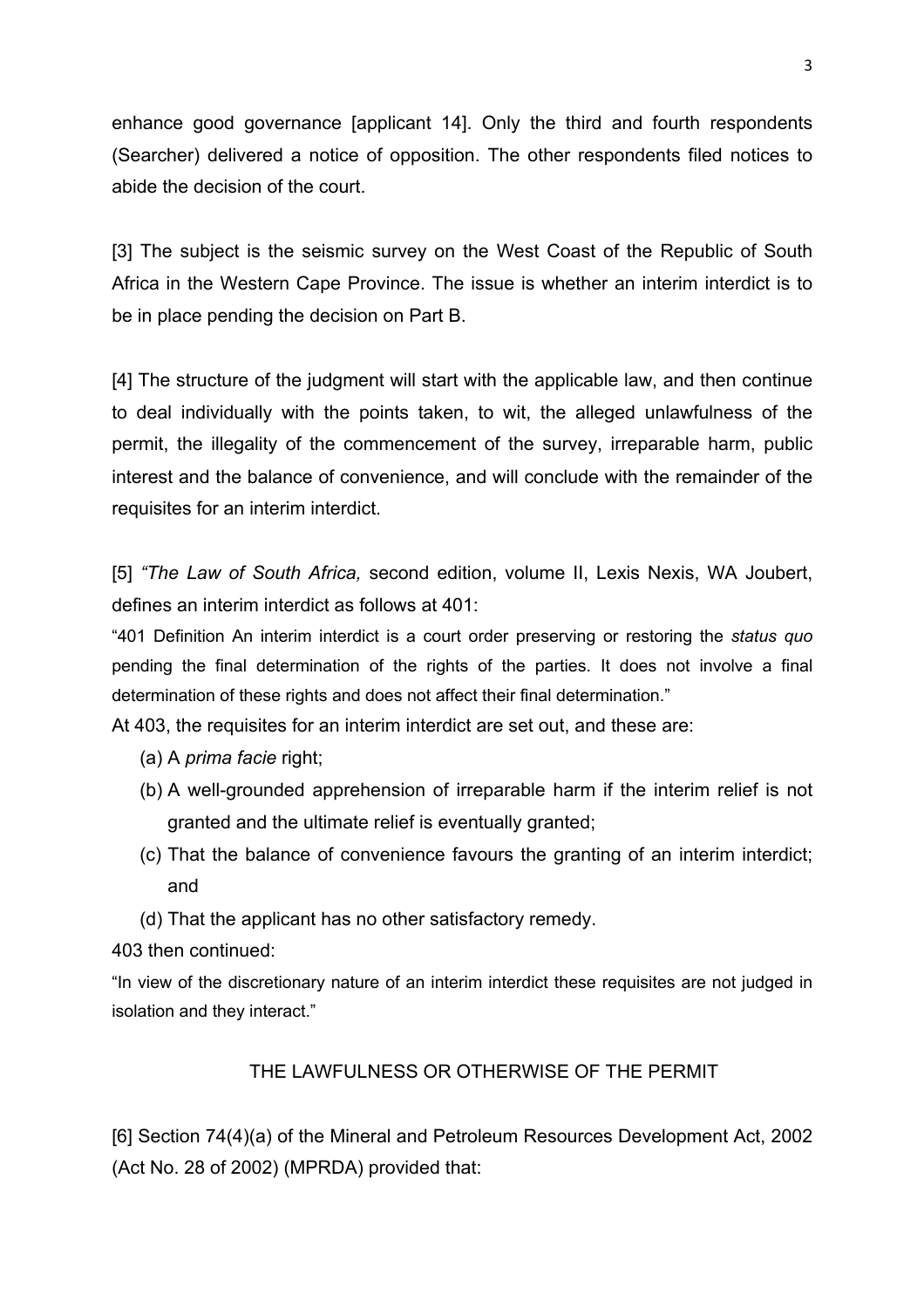"74. Application for reconnaissance permit. –

(4) If the designated agency accept the application, the designated agency must, within 14 days of the receipt of the application, notify the applicant in writing to  $-$ 

(a) consult in the prescribed manner with the landowner, lawful occupier and any interested and affected party and include the result of the consultation in the relevant environmental reports required in terms of Chapter 5 of the National Environmental Act, 1998;"

[7] The survey was a subject in which the applicants were concerned and had an interest and wanted involvement in. They wanted to know about it because it would have an effect on them that had the potential to make a difference to and influence their lives. They are the interested and affected parties referred to in section 74(4)(a) of the MRPDA. The small scale fishers and their communities alleged that they were not consulted.

[8] The mindset of Jeremy Blood (Blood), an environmental consultant at SLR Consulting (SA) Ltd who oversaw the consultation process and prepared the environmental management plan (EMP) on behalf of searcher, is worrying. According to him, SLR and by extension Searcher did not deem the small scale fisheries along the West Coast as directly affected. SLR relied on its own data base and information received from Sara Wilkinson of Capricorn Marine Environment (Pty) Ltd and Erik Botha in compiling an interested and affected party database for the survey. The database was updated as parties register or provide comments during the process. This simply means only those who were already on the database, known to Wilkinson and Botha or knew about SLR's activities were consulted through this mode.

[9] The newspapers, e-mail notifications, publication on the website and filing hard copies at libraries clearly targeted those with access thereto. This was further limited to English and Afrikaans speakers who could read and in other instances only those with technological devices. The IsiXhosa speaking, although the language is one of the three official languages of the Western Cape Province in terms of policy, were simply disregarded. The illiterate and the poor were by design of the methodology excluded. SLR did not tell what local authorities and ward councilors did to disseminate the notices SLR provided.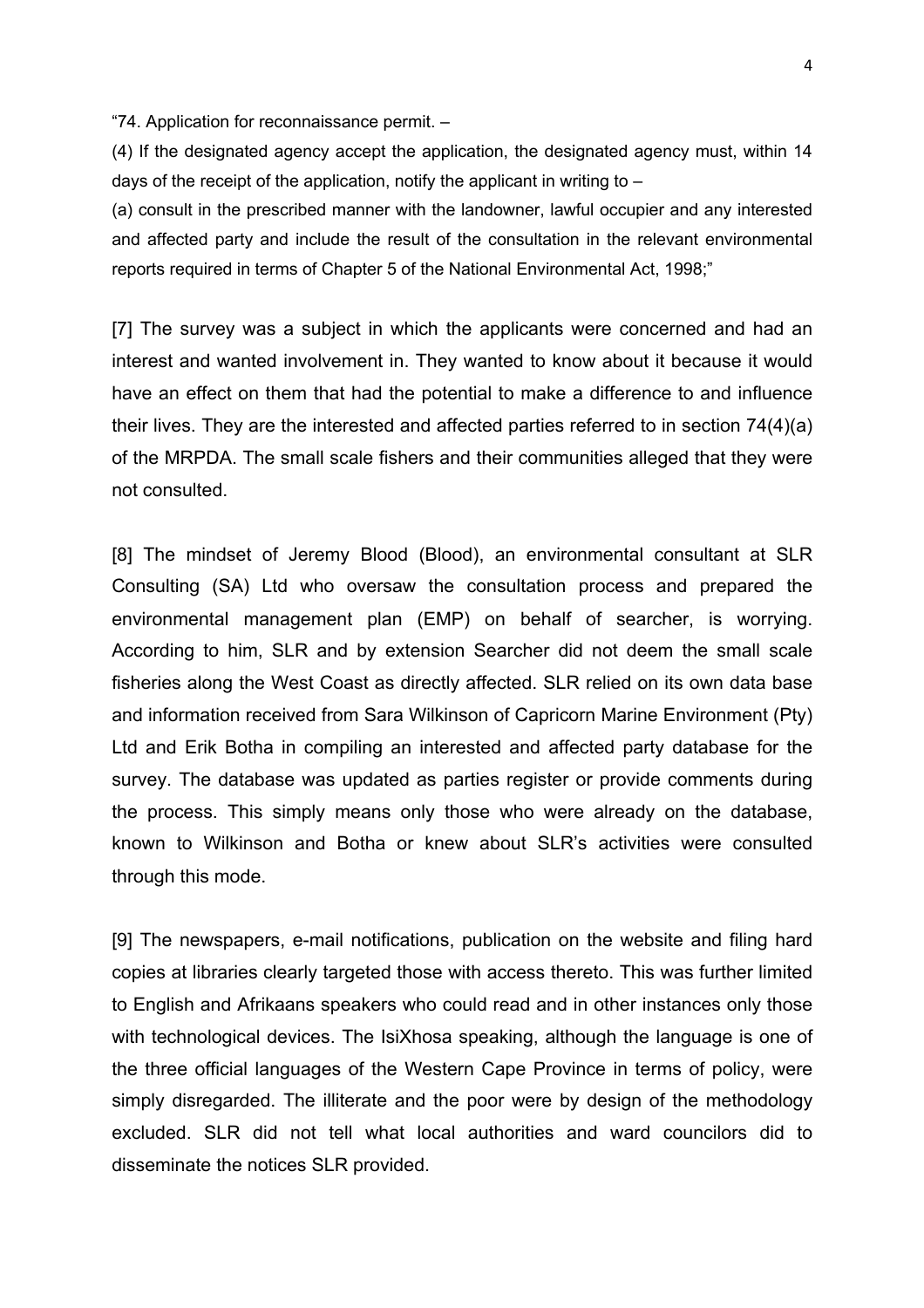[10] The meeting that was held fortified SLR's view and inclination. Only the commercial fishing sector was deemed to be worthy to be properly consulted. In a meeting with SLR, the commercial fishing sector were favoured with an overview of the project proposal and reconnaissance permit process, were presented with key findings from the draft EMP and were provided with an opportunity to raise questions or issues of concern. The importance of this consultation is captured by Robin Sutherland in the answering affidavit of Searcher where he said at para 79:

"79. It should be noted based on this engagement with the commercial fishing sectors, Searcher amended its proposed survey plan by removing the southern inshore survey lines (except one small well tie-in) in order to avoid the key "ring fenced" fishing and spawning areas in the south-east of the reconnaissance permit area (see Figure 8-2 in the EMP). Non well tie-in lines in the northern key "ring fenced" fishing area were also removed. The amended survey plan further mitigates for the potential impacts on commercial fishing (specifically demersal trawl and tuna pole) and fish spawning/recruitment."

[11] A proper consultation has significant material results for fishers. The communication between the South African Deep Sea Trawling Association (SADSTIA) and SLR offered a glimpse. On 30 August 2021 Johan Augustyn, SADSTIA Secretary wrote an email to SLR and said:

"In summary, we have reason to believe that ultimately the seismic surveys and the potential drilling in the site will have negative impacts on the marine environment and the fishing sector, with the disruption to trawl grounds, disturbance to adult fish, and impact on survival of eggs and larvae and that these should be properly quantified through research and mitigated where necessary. Other impacts, some of which are indirect, should also be considered and effectively mitigated."

In reply, SLR said:

"Any potential and further or future activities would be subject to the requisite environmental assessment and authorization process under NEMA, during which, the impacts related to these activities (including a major well blow-out) will be assessed as part of this separate EIA process. This is typical of the lifecycle of a development project."

In simple terms, SLR told SADSTIA, slow down, at the appropriate time we will get an environmental impact assessment and an environment authorization. Searcher does not have an environmental impact assessment (EIA) or an environmental authorization to date. I will return to this point when discussing the legality of the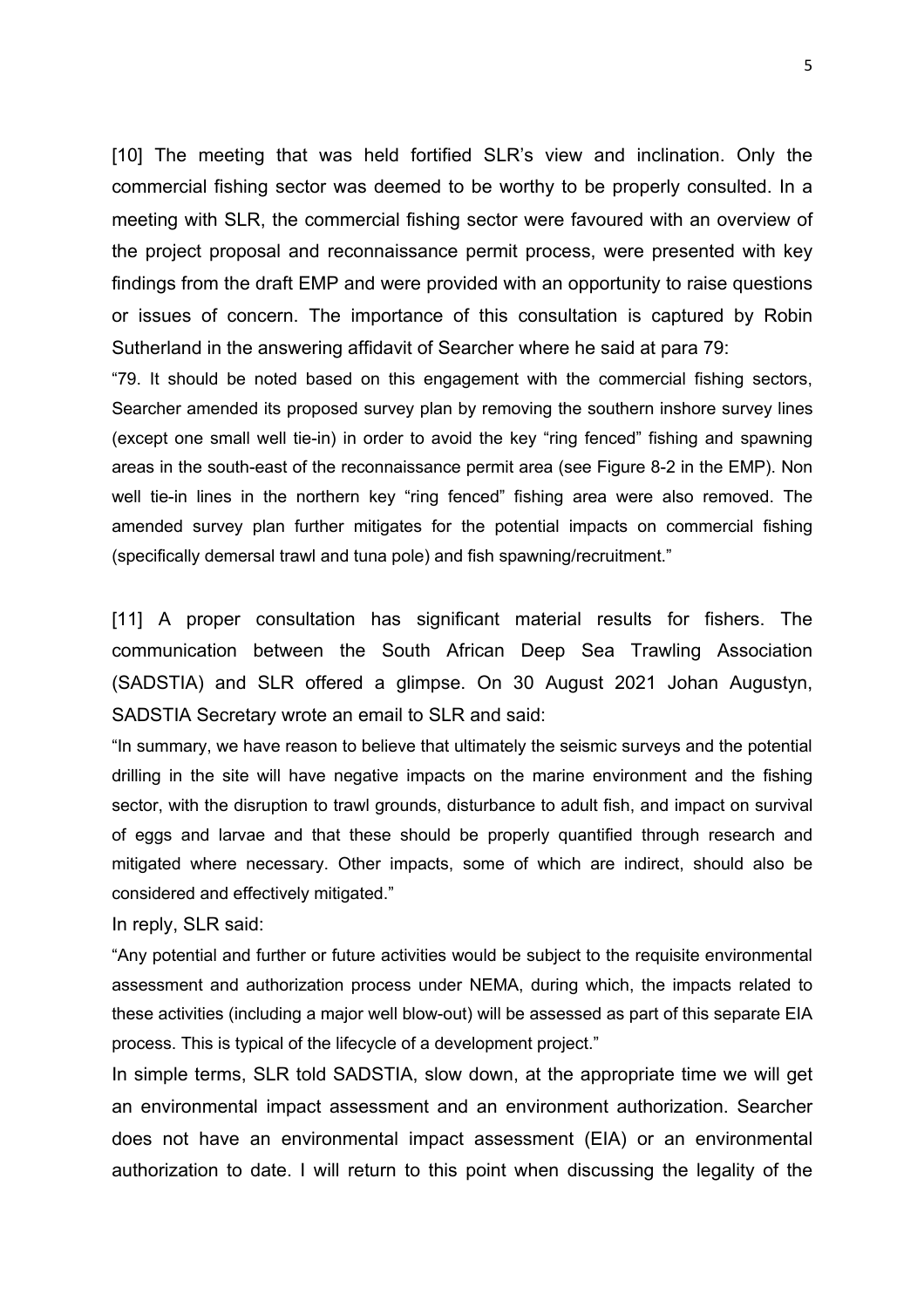commencement of the survey. Earlier on 27 August 2021, Robert Landman, and Insights Manager at Irvin & Johnson (I&J), had already scored from SLR a concession on avoiding "ring-fenced" fishing areas, a revised survey area, a revised survey plan and recommended mitigation amongst a number of victories.

[12] Notwithstanding SLR's view that South Africa had a high level usage of cell phone and that calls, SMS and Whatsapp were available means, no attempt was made to meet with small scale fishers of the West Coast. Sutherland said at the end of para 78 of his affidavit:

"78 … Since the small-scale fishing sector was considered not to be directly impacted by the proposed seismic survey, the focus-group meeting targeted commercial fishing sectors."

[13] The applicants alleged that they fish up to more than 30 km from the coastline and that their main means of survival and livelihood was snoek. In his reply at the same paragraph 78, Sutherland said the small scale-fishers are unlikely to range beyond 5.6 km (3nm), that snoek is sometimes caught 15 km from offshore and that a small number of catches have been recorded out of the 55km. It must be remembered that in its EMP, in the paragraph that dealt with Social Context and Human utilization, Searcher had said:

"There is no overlap with small-scale fishing sector, which is unlikely to range beyond 3nm (5.6 km) from the coastline."

In its conclusions the EMP reads:

"The majority of the impacts associated with the normal operation of the project vessels will occur in the vicinity of the 2D and 3D areas, which is the offshore marine environment, more than 20km and 140 km offshore for the 2D and 3D surveys, respectively, removed from sensitive coastal receptors (e.g. key faunal breeding/feeding areas and bird or seal colonies."

It is against this background that the applicants argued that Searcher alleged that it was under the impression that small-scale fishers would not be affected by the survey and therefore that it did not have an obligation to consult them. The argument further was that the offer by Searcher to small scale fishers, during the proceedings, of 58.6 km offshore, amounts to a concession that it was required to consult with small scale fishers.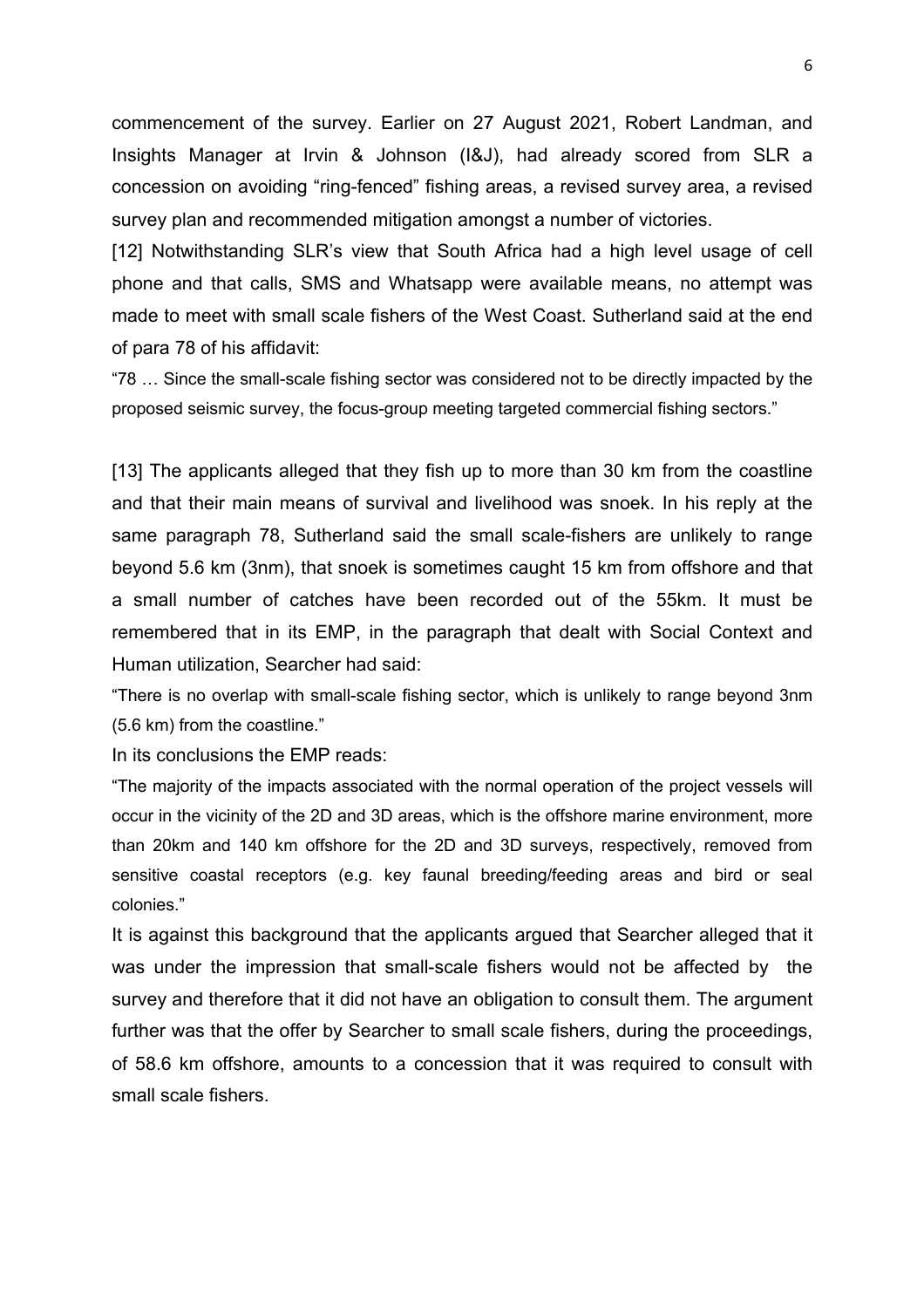[14] The applicants allege that the community radio stations is where most of the applicants may have heard the notification, if Searcher truly wanted to ensure that they were included in the consultation process. It could have advertised in IsiXhosa, English and Afrikaans in both commercial and community radio stations and in print media. Further, that it could have called community meetings. These were but some of the multiple ways in which Searcher could have reasonably facilitated the process of consultation to make it meaningful. Searcher did none of these. The applicants alleged that Searcher outsourced its obligation to consult to an NGO, simply ticked the box in an attempt to get away with formal compliance with no regard to the substance of the duty to consult. The communities and individuals who were impacted and were likely to be impacted by the survey had a right to be consulted.

[15] What should be of more concern is that most of those alleged to have been consulted by SLR deny this. The seventh applicant, Walter Steenkamp and Hilda Adams, whose names appear on those allegedly consulted, denied this under oath. Mr Jaffer of Masifundise Development Trust denied knowledge of the notification. What is more worrying is that Ms Nangle of Masifundise Development Trust alleged that she received notification on 15 December 2021 that a reconnaissance permit was granted but that the email was immediately recalled. Nico Walden of Abalobi, Roderick Souden and Carisa Souden who also appeared on the table annexed to Blood's affidavit denied receiving notification about the proposed blasting and the possibility of commenting on the EMP. Furthermore, the 13<sup>th</sup> applicant confirmed that it had never represented small scale fishers and has never sought or received a mandate to do so. It had a different mandate. The notice sent to the  $13<sup>th</sup>$  applicant went unnoticed and was never distributed, besides that it did not have an obligation nor did it agree to distribute the information. According to the 13<sup>th</sup> respondent, SLR never communicated its desire nor sought the agreement of 13<sup>th</sup> applicant, for 13<sup>th</sup> applicant to distribute the notification to other parties.

[16] The applicants' case was that the survey in the absence of consultation posed the immediate risk to marine and bird life, as well as to the communities who relied on the ocean for their livelihoods and food sources. It was further that the failure to consult rendered Searcher's activities unlawful and called for immediate interdictory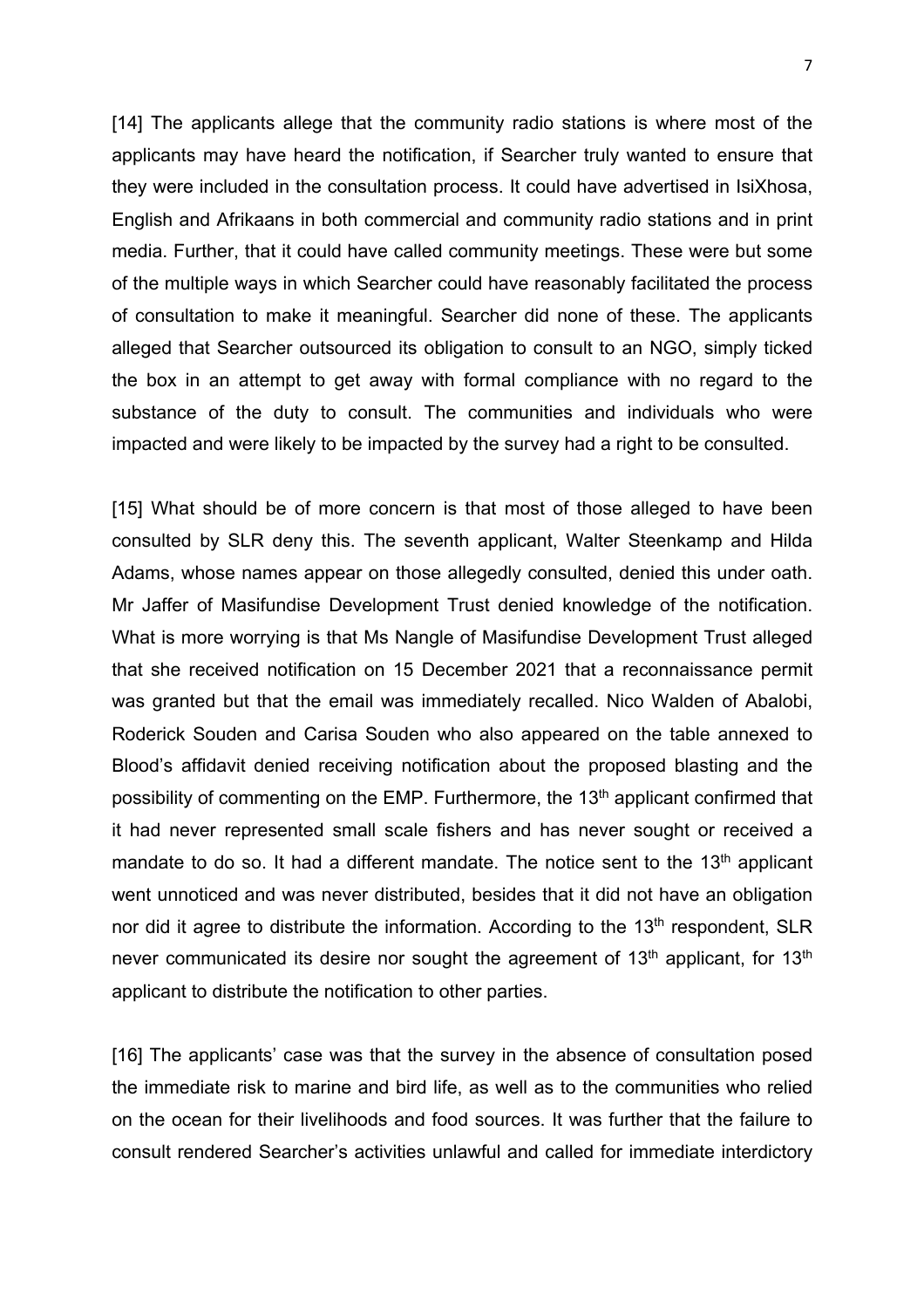relief to avoid the anticipated harm. Section 75(1)(c) and (2) of the MPRDA provided that:

"75 Issuing and duration of reconnaissance permit. –

- (1) Subject to subsection (4), the Minister must issue a reconnaissance permit if  $-$ 
	- (c) the reconnaissance will not result in unacceptable pollution, ecological degradation or damage to the environment and that the environmental authorization is issued;

(2) The Minister must refuse to issue a reconnaissance permit if the application does not meet all the requirements contemplated in subsection (1)."

[17] There must be evidence that the proposed reconnaissance will not result in unacceptable pollution, degradation or damage to the environment, an environmental authorization is mandatory and the Minister would act unlawfully in granting a reconnaissance permit where section 75(1)(c) was not satisfied. It was not possible to establish that the seismic survey blasting would not result in unacceptable pollution, degradation or damage to the environment without engaging meaningfully with all interested and affected parties. The consultation process and its results were an integral part of the fairness of the application process and the decision to grant the permit could not be fair if the Minister of Minerals and Energy did not have full regard to precisely what happened during the consultation process in order to determine whether the consultation was sufficient to render his granting of the permit procedurally fair [ *Bengwenyama Minerals (Pty) Ltd and Others v Genorah Resources (Pty) Ltd and Others* 2011 (4) SA 113 (CC) at para 66].

### THE LEGALITY OF THE COMMENCEMENT OF THE SURVEY

#### [18] Section 5A of the MPRDA provides:

"5A Prohibition relating to illegal act. –

No person may prospect for or remove, mine, conduct co-operation operations, reconnaissance operations, explore for and produce any mineral or petroleum or commence with any work incidental thereto on any area without –

(a) An environmental authorization."

In section 1 of the MPRDA, "reconnaissance operation" means any operation carried out for or in connection with the search for a mineral or petroleum by geological, geophysical and photo geological surveys and includes any remote sensing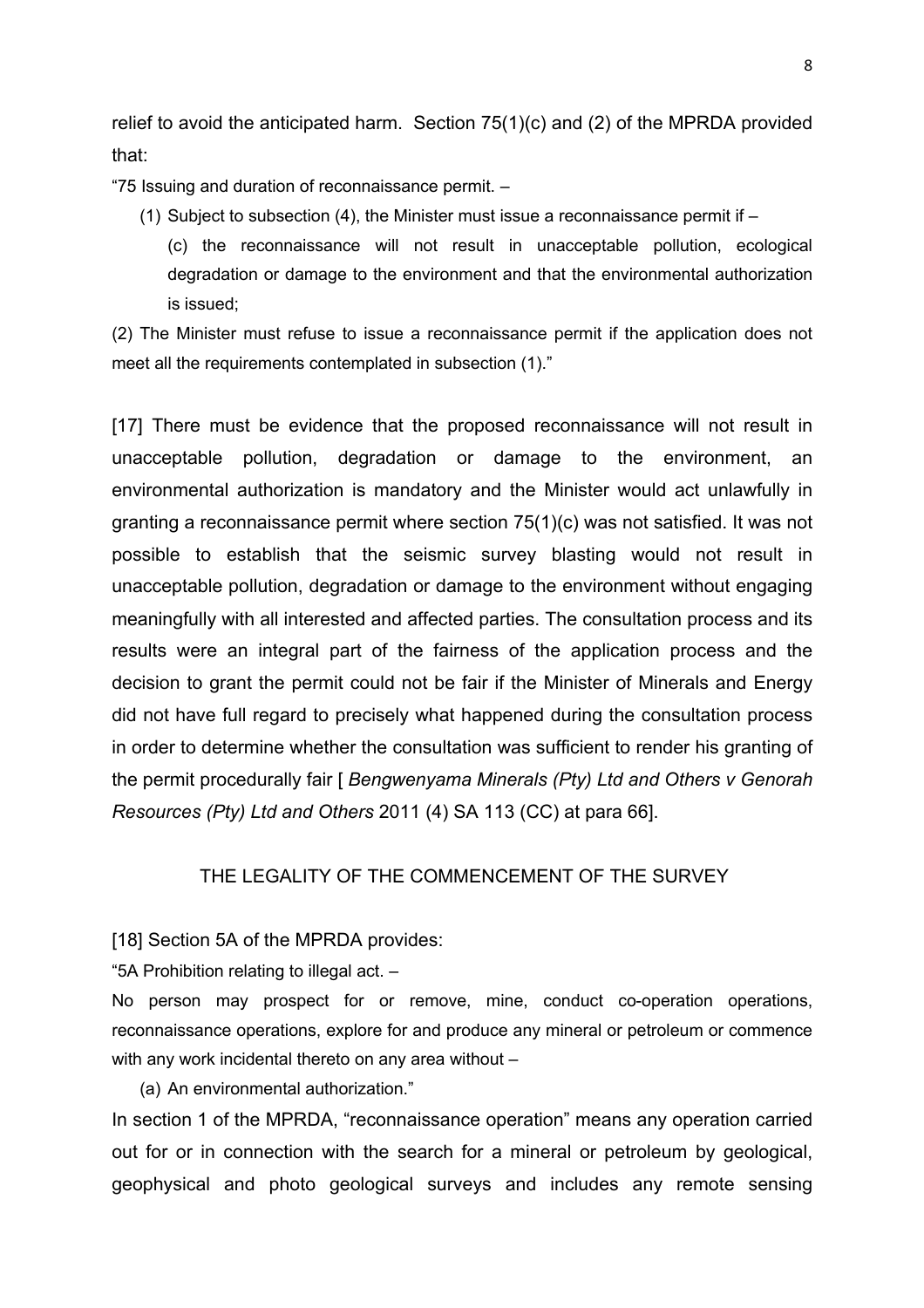techniques, but does not include any prospecting or exploration operation other than acquisition and processing of new seismic data. In the same section, "environmental authorization" has the meaning assigned to it in section 1 of the National Environmental Management Act, 1998 (Act No. 107 of 1998) (NEMA).

[19] In section 1 of NEMA, "environmental authorization", when used in Chapter 5, means the authorization by a competent authority of a listed activity or specified activity in terms of this Act, and includes a similar authorization contemplated in specific environmental management Act. Chapter 5 of NEMA begins with the general objectives in Section 23. It provides:

"23. General Objectives. –

- (1) The purpose of this Chapter is to promote the application of appropriate environmental management tools in order to ensure the integrated environmental management activities.
- (2) The general objective of integrated environmental management is to-
	- (a) Promote the integration of the principles of environmental management set out in section 2 into the making of all decisions which may have a significant effect on the environment;
	- (b) Identify, predict and evaluate the actual and potential impact on the environment, socio-economic conditions and cultural heritage, the risks and consequences and alternatives and options for mitigation of activities, with a view to minimizing negative impacts, maximizing benefits, and promoting compliance with the principles of environmental management set out in section 2;
	- (c) Ensure the effects of activities on the environment receive adequate consideration before actions are taken in connection with them;
	- (d) Ensure adequate and appropriate opportunity for public participation in decisions that may affect the environment;
	- (e) Ensure the consideration of environmental attributes in management and decision-making which may have significant effect on the environment; …"

[20] Section 24 of NEMA provides for environmental authorisations. Subsection (1) and 1(A) read as follows:

"24. Environmental authorisations. –

(1) In order to give effect to the general objectives of integrated environmental management laid down in this Chapter, the potential consequences for or impacts on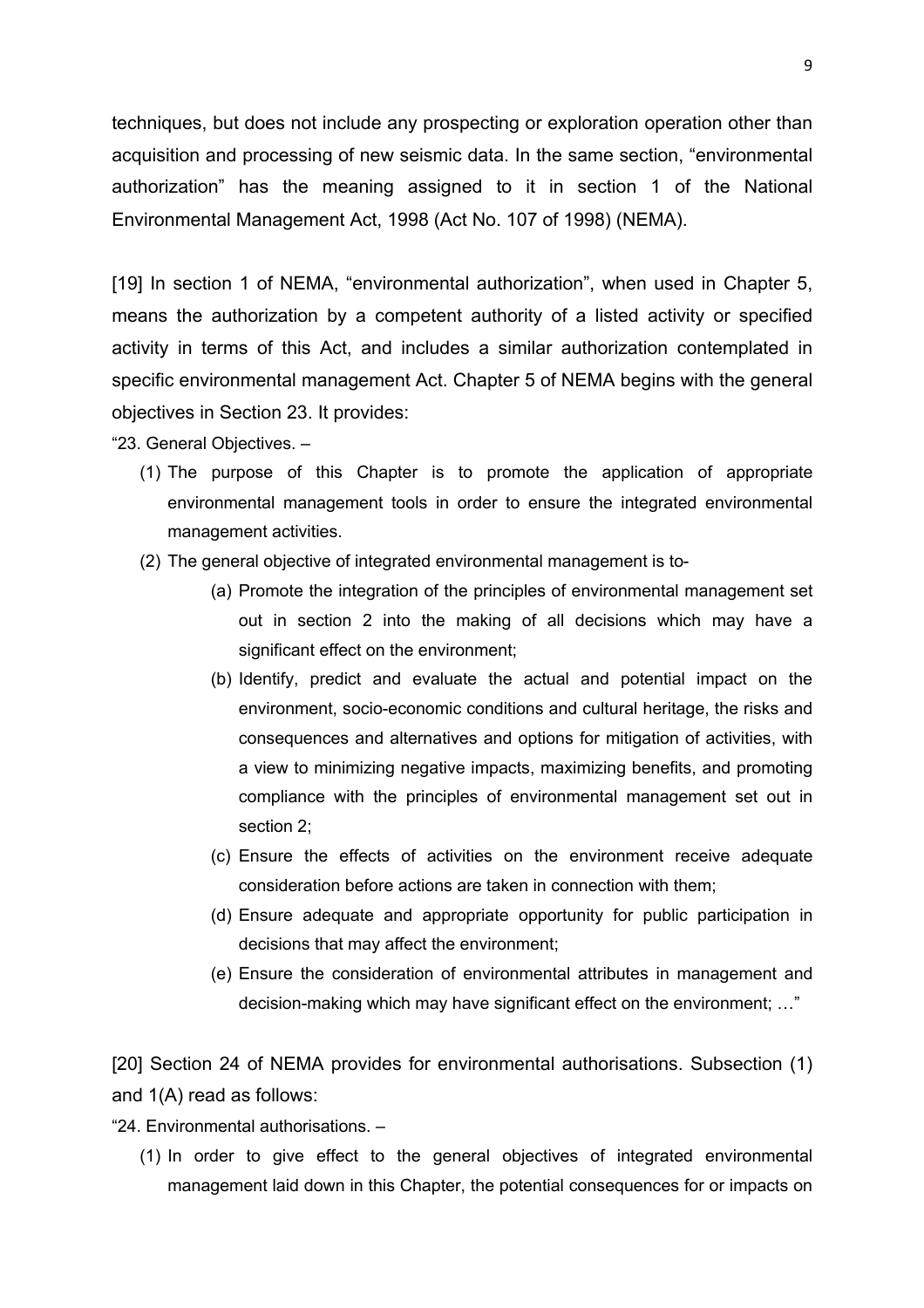the environment of listed activities or specified activities must be considered, investigated assessed and reported on to the competent authority or the Minister responsible for mineral resources, as the case may be, except in respect of those activities that may commence without having to obtain an environmental authorization in terms of this Act.

(1A) Every applicant must comply with the requirements prescribed in terms of this Act in relation to –

- (a) Steps to be taken before submitting an application, where applicable;
- (b) Any prescribed report;
- (c) Any procedure relating to public consultation and information gathering;
- (d) Any environmental management programme;
- (e) The submission of an application for an environmental authorization and any other relevant information; and
- (f) The undertaking of any specialist report, where applicable.

[21] Section 24C(2A) identified competent authorities for granting authorisations in respect of applicable activities. It provides:

"24C. Procedure for identifying competent authorities. –

(2A) The Minister responsible for mineral resources must be identified as the competent authority in terms of subsection (1) where the listed or specified activity is directly related to-

(a) Prospecting or exploration of a mineral or petroleum resource; or

(b) Extracting and primary processing of a mineral or petroleum resource."

Section 24(2)(a) and 24F(1)(a) provides that:

 $"24 -$ 

- (2) The Minister, or an MEC with the concurrence of the Minister, may identify –
- (a) Activities which may commence without environmental authorization from the competent authority;" …

24F. Prohibition relating to commencement or continuation of listed activities. –

- (1) Notwithstanding any other Act, no person may
	- (a) Commence an activity listed or specified in terms of section 24(2)(a) or (b) unless the competent authority or the Minister responsible for mineral resources, as the ace may be, has granted an environmental authorization for the activity;"

[22] Searcher's application for a reconnaissance permit was submitted on 30 April 2021. On 18 May 2021 the application was accepted on condition Searcher developed an environmental management plan. The EMP was submitted in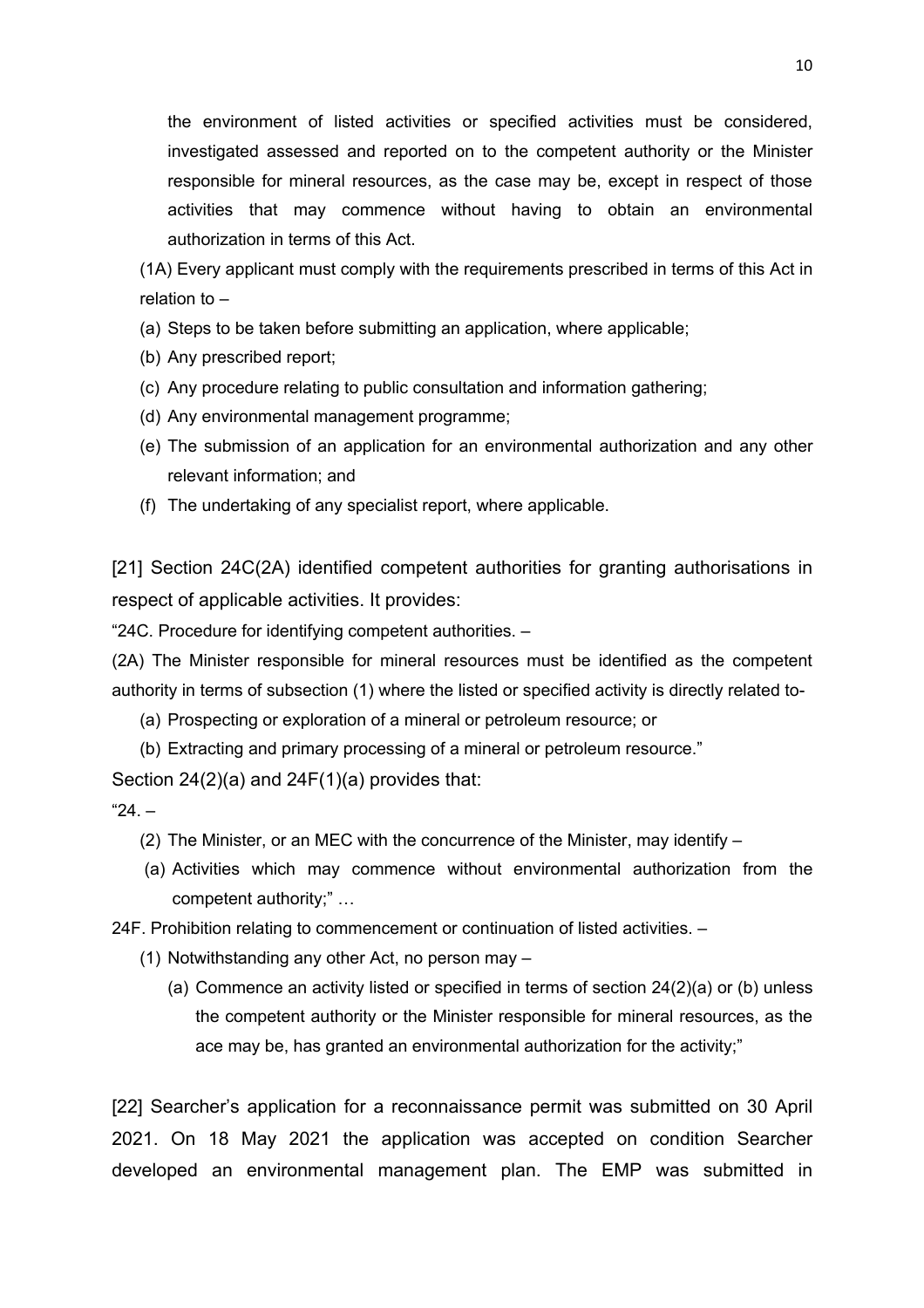September 2021. On 11 June 2021 the Department of Environment, Forestry and Fisheries (DEFF) issued amendments to the Environment Impact Assessment Regulations, Listing Notice 1, Listing Notice 2 and Listing Notice 3 of the Environmental Impact Assessment Regulations, 2014 in GN R517 Government Gazette 44701. In the new Regulations, applicants for a reconnaissance permit submitted on or after 11 June 2021 were required to obtain an environmental authorization, issued in terms of section 24 of NEMA and the 2014 EIA Regulations. Searcher is correct that an application for a reconnaissance permit made before 11 June 2021, according to the new Regulations, had to be finalized in terms of the law as it stood when the application was made. The transitional provision in the new Regulations are clear that they relate to applications for the permit.

[23] The applicants' case was that Parliament had the law that no person shall commence a seismic survey in South African waters unless the Minister of Minerals and Energy had granted such person an environmental authorization for the activity [section 24F(1)(a) of NEMA and section 5A of the MPRDA]. The applicant's case was that the law as it stood at the commencement of the survey on 24 January 2022, required Searcher to have been granted an environmental authorization by the Minister of Mineral Resources and Energy, which Searcher does not have. Searcher's case rests on the procedural and substantive effects of amendments to the Regulations and their interpretation. The basis upon which Searcher relied can ably be determined after hearing Part B which includes hearing the first, second and fourth respondents who Searcher implicated and who have a right to be heard before a pronouncement is made.

## IRREPARABLE HARM

[24] The applicants' apprehension of harm related to marine and bird life, food security, their livelihoods and their cultural rights. It has to be stated at the outset that both parties on this aspect rely in the main on expert opinions. What makes matters more challenging is that the independence and neutrality of most of the experts is in doubt. Some of the experts for the applicants work to promote the rights of small scale fishers or work directly with them. Some of them are signatories to the socalled open letter dated 2 December 2021 to the President of the Republic of South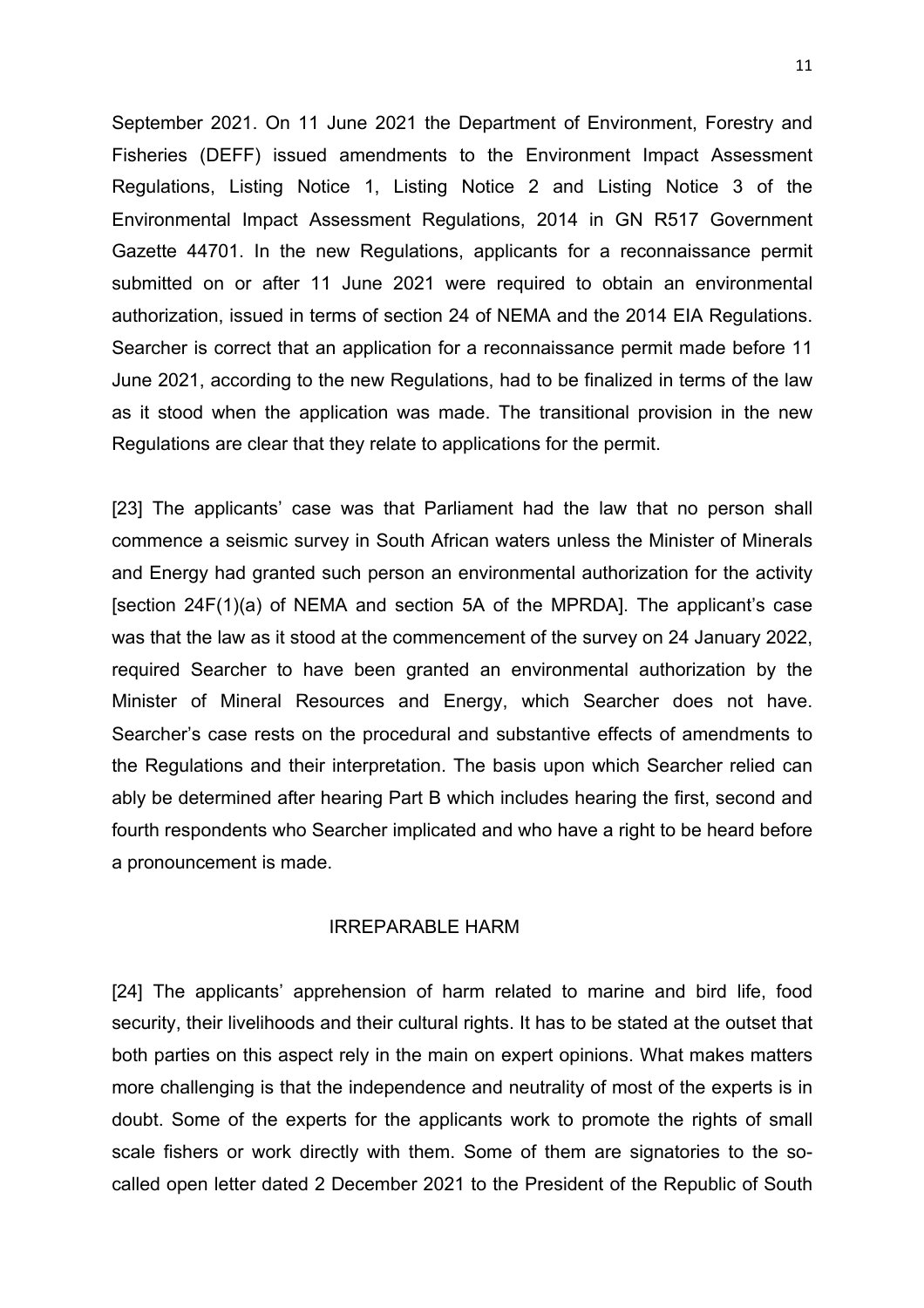Africa, His Excellency Cyril Ramaphosa, the Minister of Minerals and Energy, the Honourable Gwede Mantashe and the Minister of Forestry, Fisheries and the Environment, the Honourbale Barbara Creecy. It would have sounded better if the learned authors had sought an audience with the two Ministers to pursue their concerns.

[25] The mode of engagement, which is generally a "critical public emotional outburst", and the content thereof, suggest that they may be pursuing an agenda that amounts to elevating themselves to an alternative monopolistic policy power house if not some parallel government for fauna and flora in South Africa. This is moreso if regard is had to the position they advance, which is that all planned seismic surveys be halted. To their credit, they argue for seismic surveys to be allowed if there are environment management programmes which underpin the granting of the permit by independent assessors including those with marine biological training, taking into account new marine ecological and social impacts evidence, including to species and systems in the marine environment. On the other hand, many of the experts relied upon by Searcher were part of the development of Searcher's EMP and the survey that is in dispute in this litigation, while others work for corporate-aligned entities and not independent institutions. They are in favour of, and in the main make a living from, surveys and ancillary activities. The challenges notwithstanding, individually and collectively, to the extent that they were helpful and could be relied upon, the court appreciates the input of the experts.

[26] The cumulative impact of seismic surveys has not been studied in South Africa. Physical damage to marine animals has been directly linked to the kind and level of sound emitted during the nature of seismic survey that Searcher is undertaking. This is the reason why Searcher has to mitigate the damage. Some species show physiological stress responses and behavioural changes like moving away rapidly and this increased energy consumption and energy costs which reduced time for foraging and the ability to protect itself. There was a specific concern for beaked whales who were particularly sensitive to anthropogenic noise. The cumulative impact of the explosion of explorations on the West Coast was not considered. Searcher's EMP did not explain how the cumulative impacts were assessed and did not specifically mention other activities in the area. Since October 2021, thousands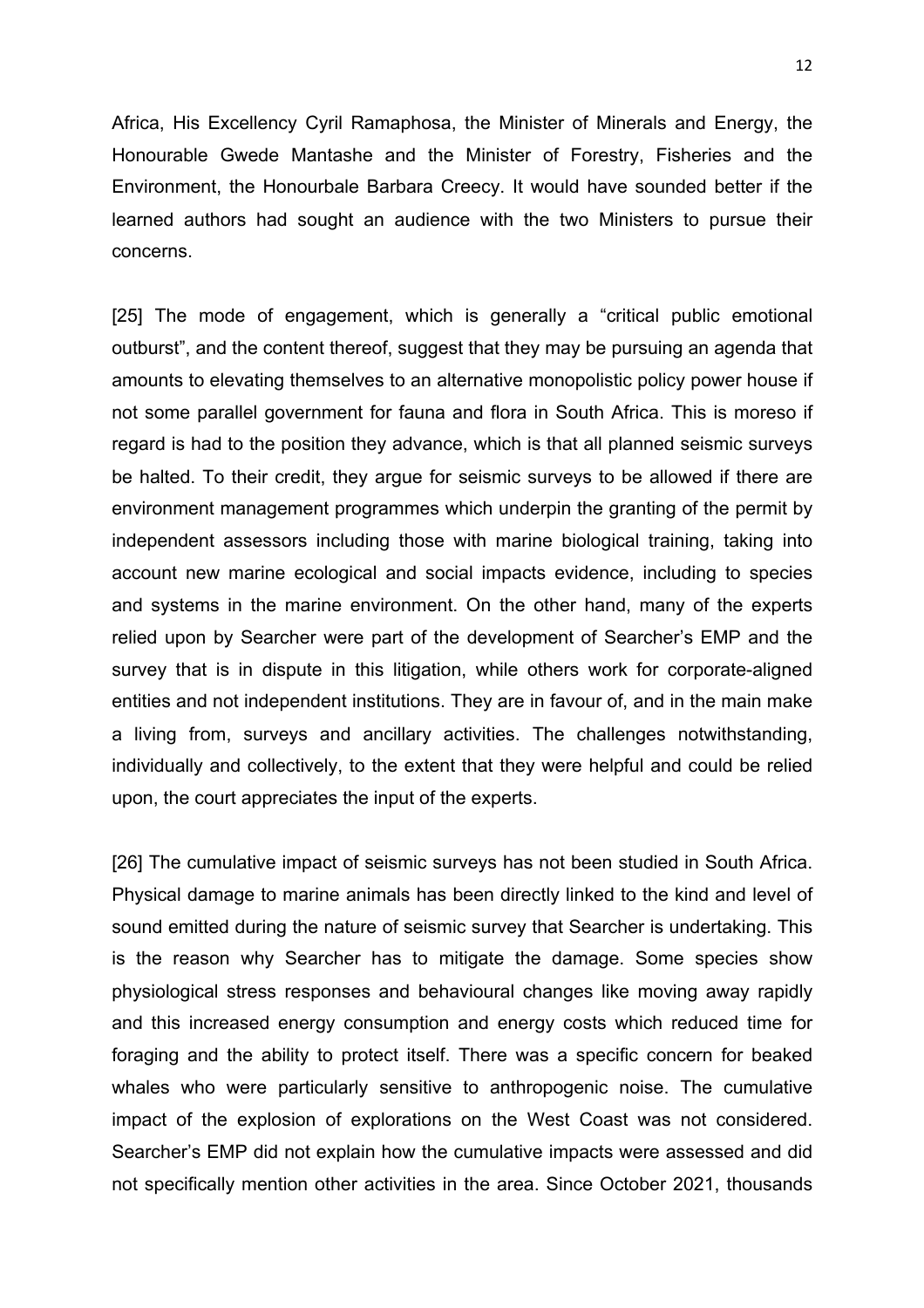dead seals have washed up along the South and West Coasts. The cause was unknown and additional stress at this time was not advisable. It is not known if this was linked to surveys.

[27] The impact on fish assemblages was difficult to interpret and there was lack of research on confounding effects and multiple stressors were a key concern. Marine Mammal Observers (MMO) efficiency was very low due to the nature of offshore marine environmental survey area particularly at night. The PAM technology and MMO's had "shortfalls", they were the industry practice and the best way available. This Passive Acoustic Monitoring technology worked primarily for cetaceans and whales but did not detect fish that did not emit sound whose vocalisations were highly directional.

[28] In most cases it reduced the risk of deliberate injury to marine mammals to negligible levels. It was only undersea earthquakes and volcanic eruptions that were louder that a seismic airgun. Visual observers were relied upon to add to technology monitoring during the day as a mitigating measure. They could not work at night. Searcher's position is that it would not be cost effective not to work at night. The mitigation measures that searcher had put in place were at best partially effective and in certain circumstances not effective at all. Turtles, whales, dolphins, seals and elasmobranchs are species that stabilize the ecosystem yet alarmingly little is known about the direct and indirect effects of the survey on them.

[29] Large pegalic fish such as tuna and snoek followed distribution of their prey and these behaviours were at risk of disruption by the survey. Very little information was provided in Searcher's EMP on demersal fish species, mainly hake and snoek. Hake and snoek were both known to habitat the survey area and to a depth of 500m well within the survey depths. The EMP failed to interrogate the secondary effects associated with fish behavioural disruption. The EMP failed to acknowledge that hake and snoek perform rhythmic diel foraging migrations off the seafloor at night and onto sea floor during the day. This meant that they will be within distances from the scurvey that may expose them to direct injury and mortality impacts that the EMP identified for other species.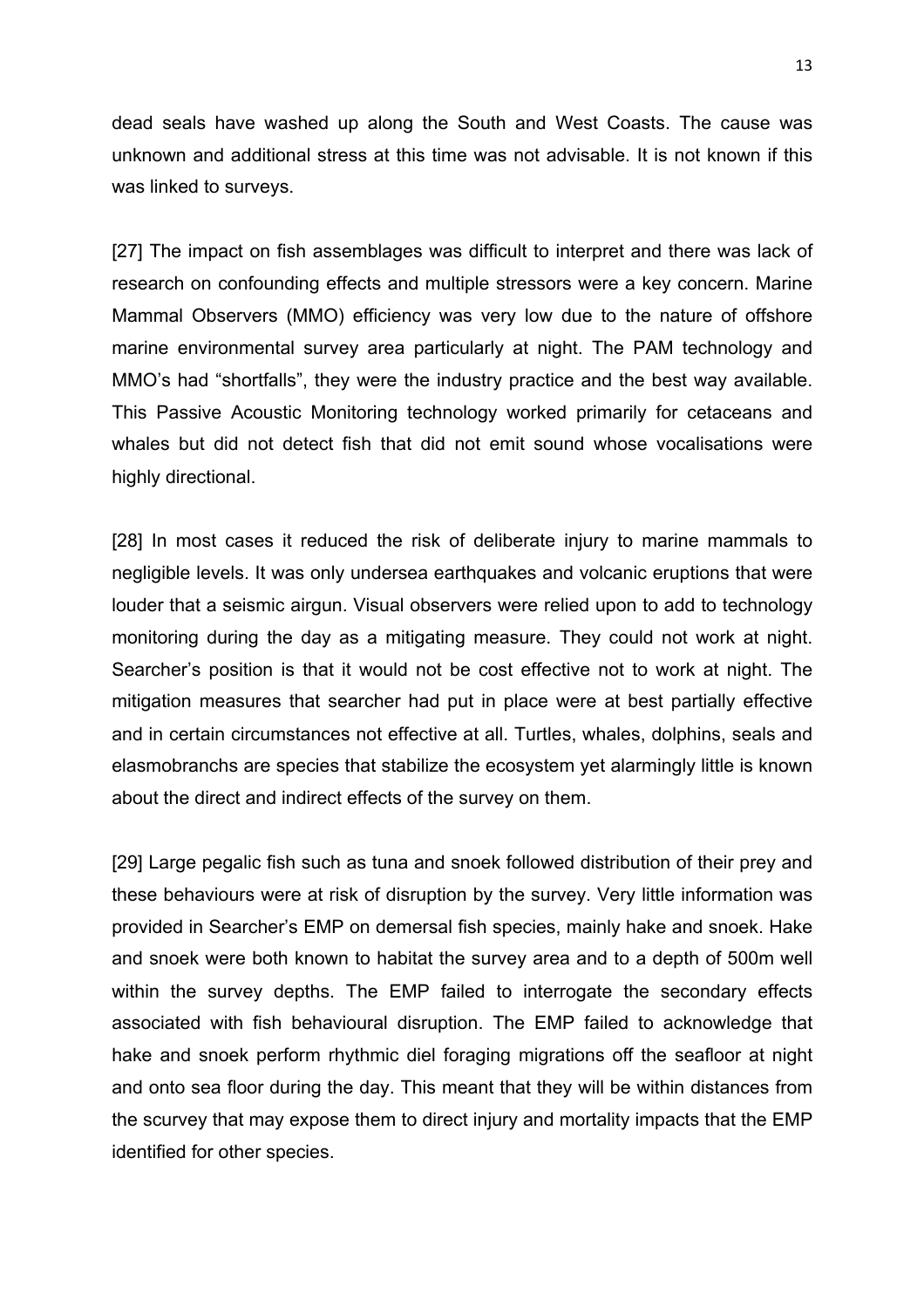[30] The West Coast was one of the World's most productive marine environments. The region fertilized on a large scale and almost continuous by transport of water rich nutrients. It thus had several nursery grounds for fishes and supported top predator populations such as seabirds and marine mammals. Just to focus on zooplankton which represents all marine groups. It has life stages from eggs, larvae, juveniles to adults. Zooplankton was the reason the West Coast contained important fish nursery grounds. As a result, impacts on zooplankton could propagate to other groups. Very little was known about the impact of seismic surveys on zooplankton. Existing observations suggested damage to larval and juvenile lobsters of up to 500- 1.2 km from the survey sound source and that zooplankton mortality increased up to three-fold within the survey area.

[31] Snoek will be impacted and the experts proposed no seismic survey there in late summer early autumn. The EMP and Searcher reports did not acknowledge or interrogate the centrality of snoek to small scale fishers of the West Coast and glossed over the potential impact to them. Searcher's EMP understanding of the small scale fishers was flawed. There was a wealth of recent data available on the small scale fishers sector. Searcher's EMP was not based on the most recent available data. Snoek was central to the food security of the West Coast fishers, including small scale fishers.

[32] Snoek was a source of food for the impoverished communities of the West Coast, and also provided an income to sustain the small-scale communities. It was a solution for food security and malnutrition. It had macro and micro nutrients and was a source of protein. It was vital for growth and underdeveloped digestive systems of children who often could not process staple food with more starch. It was essential for human health needs, including essential vitamins. The survey's impact on food security for the small scale fishers was a regressive measure in that it would diminish the existing enjoyment of the right to food as envisaged in section 27(1)(c) of the Constitution.

[33] Very little is known about the differential impact of seismic activity on young and smaller fish, turtles and cetaceans and this could impact fish assemblages, abundances and availability. A precautionary approach was necessary. The impact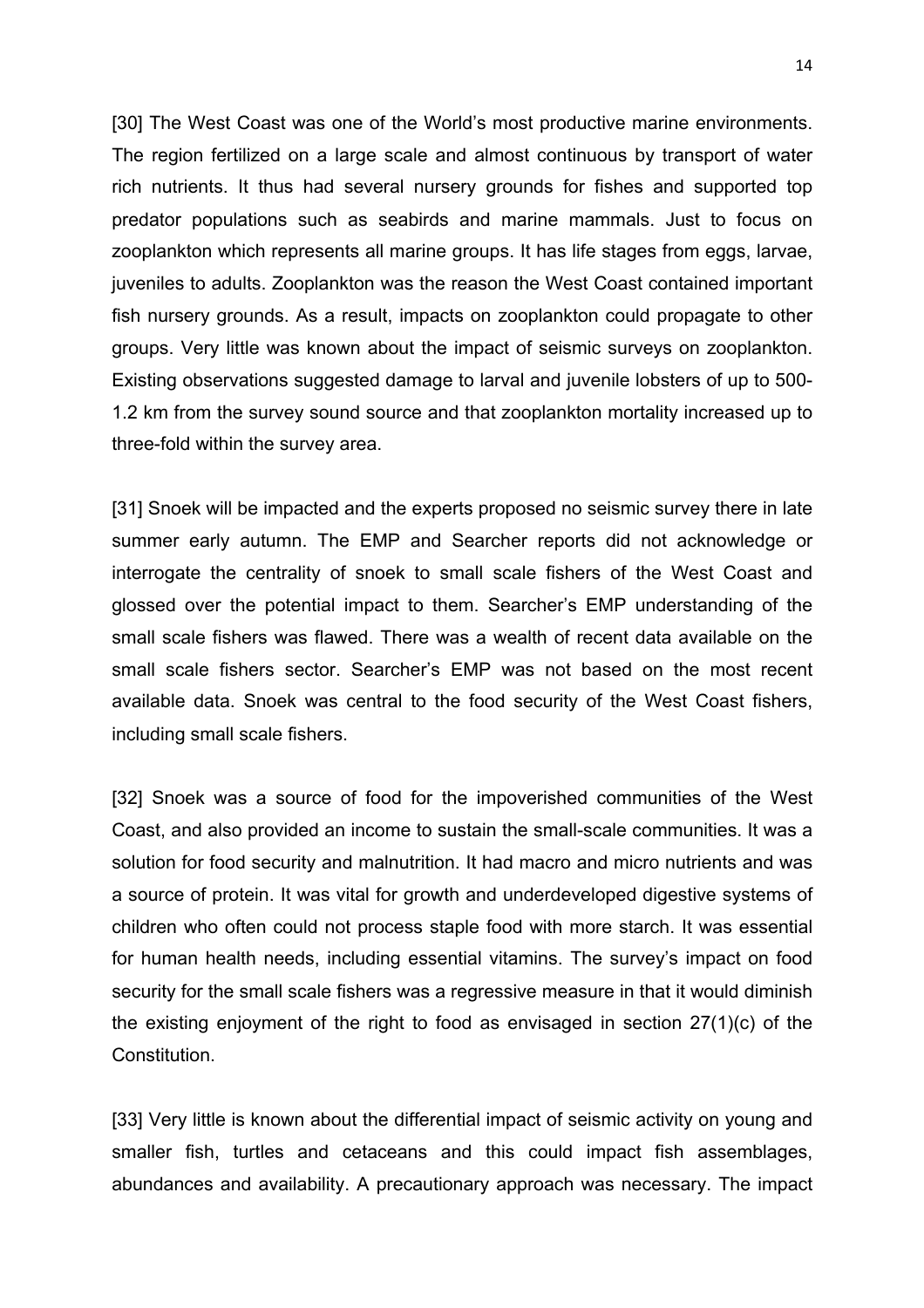of behavioural avoidance was understated because the survey area of influence overlapped with forging habitat of threatened seabird species. The timing and duration of the survey coincided with the onset of the breeding season which starts in April/May and with the post-moult periods in which they must regain body condition. Many of the mitigation measures will be ineffective in reducing the impacts as the noise of the airguns themselves caused the impacts. The surveys should not be conducted within the foraging ranges of sensitive seabird species.

[34] Searcher did not contend that exceptional circumstances existed in this case to meet the prohibition on regressive measures. As things stand, the survey will be at the expense of the livelihoods of impoverished communities of small-scale fishers, which Searcher had deliberately marginalized. Climate change had changed the ability to catch fish and the survey will further impact the ability to catch and the small-scale fishing will collapse. The heritage of fishing, from the Khoi and San traditional communities and later joined by the Malay slaves, had been a definitive feature and part of the culture of the communities on the West Coast. The traditional "fish curry" during Easter weekend, now adopted as a central tradition in the Western Cape, is a proud tradition of the indigenous communities of the West Coast. Currently big business, including main chain stores like Checkers, Pick n' Pay and others order and sell bulk fish during this period. The advancement of this tradition has economic spin-offs.

[35] The small scale fisher families and communities live fishing. It is in their veins and in their blood. Men go to fish, women "vlek" the snoek and the children are taught from a young age how to be guardians of the marine resources. They know each rock and reef. From "vlekking" women can tell when the snoek run is coming and if it os going to be a good run. "*Ons het uit die see gekom"* is their belief. For the Khoi and San communities, who are reclaiming their identity from the apartheid classification as "Coloured", the sea is not only important for their food security and livelihood. They believe it to have healing powers and it is also a spiritual place for them. The applicants are of the view that a meaningful consultation would address the issues that have arisen in this matter.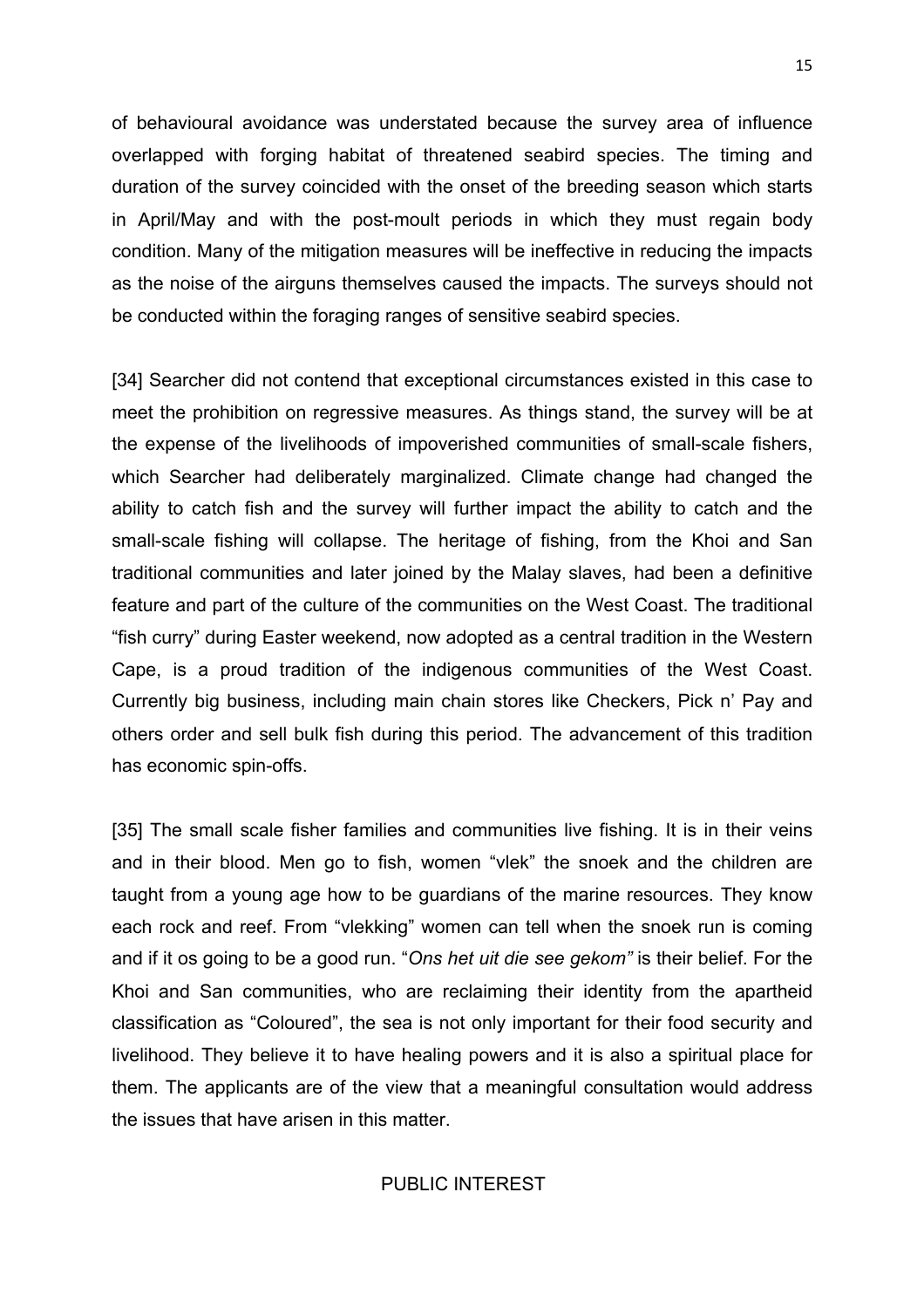[36] This matter has drawn public interest, as the interests of the public was hugely affected. It is not only the small scale fishers, the indigenous communities who draw their livelihood from the West Coast waters, organisations involved in good governance especially around our waters and an environmental organization that have an interest in the issues that the applicants have raised. As earlier indicated in this judgment, SLR in order to allay the fears and concerns of commercial fishers, specifically told I&J on 27 August 2021, which SADSTIA accepted as well on 30 August 2021, that an environmental impact assessment and an environmental authorization will, at the appropriate time, be constructed and sought respectively.

[37] I understand that to mean that I&J and SADSTIA labored under an impression that Searcher would in accordance with section 24(1A)(e) of NEMA submit an application for the environmental authorization to the Minister of Minerals and Energy. The question arises because in this application, Searcher's position is that no environmental authorization was required alternatively that its EMP constituted an environmental authorization. Furthermore, in this application Searcher's position is that the EMP over which it consulted I&J and SADSTIA is in effect what it deemed to be an EIA. This is not what SLR told I&J and SADSTIA to get their buy-in into the survey. Having read the issues raised by commercial fishers, I doubt if they would have accepted the case that Searcher now advanced, to wit, that the EMP that they were discussing constituted both the environmental impact assessment and the environmental authorization for which they specifically asked. It is clear that the environmental impact assessment and the environmental authorization are measures that mitigate harm to the fishing industry. The survival of the industry is a matter of national importance. It must be borne in mind that Searcher's offer of 58.6 km still leaves the environmental impact assessment of the survey unattended.

## BALANCE OF CONVENIENCE

[38] The harm caused by the infringements of constitutional rights cannot be quantified, measured or weighed. The *status quo* ensures that the small scale fishers have food security, livelihoods, and can enjoy their cultural rights. The South African experts on the other hand, warn that without further research, an environmental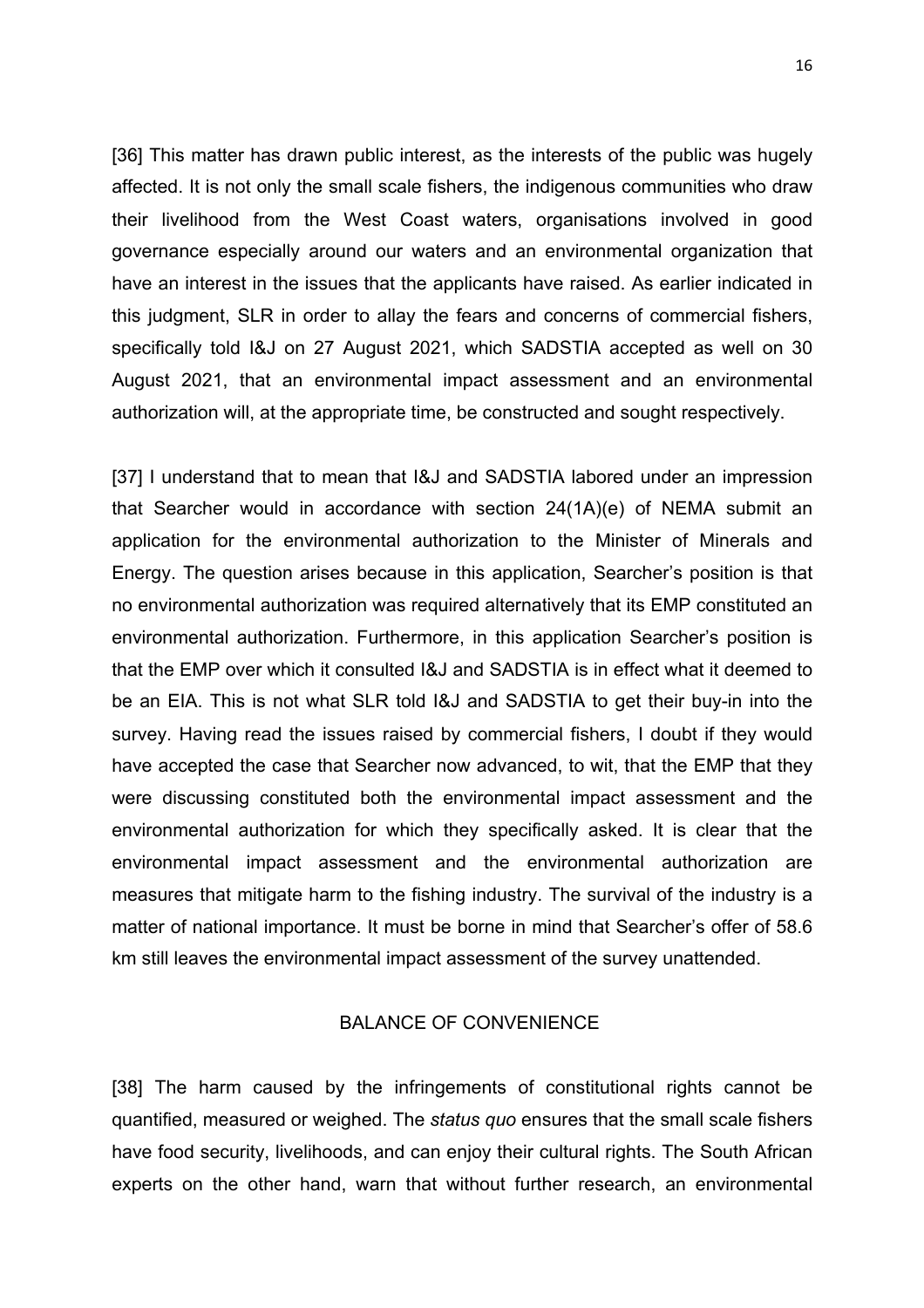impact assessment and evidence of a proper environmental management programme, the blasting will result in the indignity of poverty, work, culture and the indignity of being disregarded in matters involving their rights for small scale farmers. The harm is irreparable.

[39] As things stand, all that the applicants were asking for was a proper identification, prediction and evaluation of the actual and potential impact of Searcher's survey on the environment, socio-economic conditions, their cultural heritage, the risks and consequences and alternatives and options of mitigation of the survey, with a view to minimize the negative impacts, maximizing the benefits and compliance with the principles of environmental management. They ask for no more than what the principles applicable in this business provide. They are asking that the effects of the survey on the environment, appropriate public participation in decisions that may affect them and their environment receive consideration as provided by law. In essence, they are asking the court to uphold the Rule of Law, and bring to a screeching halt and force a u-turn by causing a cul-de-sac for the Law by the Rulers. The Afrikaans language expresses the prayer better in simple terms: "Searcher, gaan terug." The drawing board and the negotiation table is calling your name.

[40] There are sound reasons why the courts had the period 15 December to 15 January declared as a *dies non* in the Republic, inclusive both days, except for urgent matters, in respect of court proceedings. This period has for years been a window for unscrupulous persons to become highly active, well aware that the rest of commercial activity has ceased and most people are away from their work stations and on holiday and will not access the information to intelligibly engage with serious matters that have an impact on their lives, sometimes even changing their status.

[41] *"Uzenzile akakhalelwa" (*self-inflicted harm deserves no sympathy). It was Searcher's choice to use the days on which no legal business could be done or which did not count for legal purposes, to pursue consummation of its activities for the survey. Whilst warned by the applicants of the issues around its survey when the festive season ended, Searcher made a conscious election to disregard the applicants again and sent the vessel, BGP Pioneer, into the sea and commenced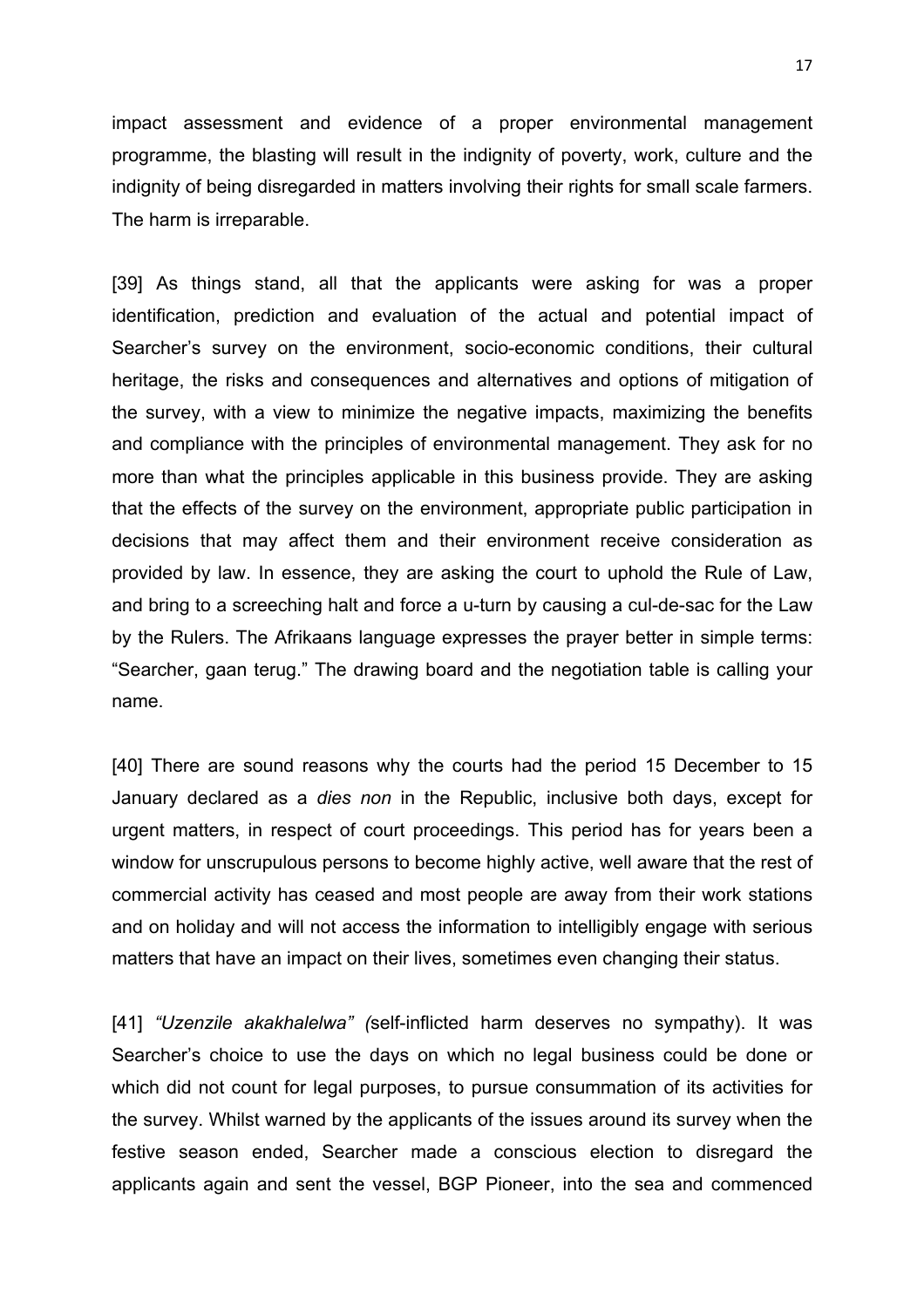with its survey on 24 January 2022, without an environmental authorization in their hands, and having not consulted with the small scale fishers. The applicants had warned Searcher about the constitutional implications of its conduct and the apprehended impact that its conduct would have. Searcher refused to not commence with the survey until the issues raised by the applicants were ventilated. Searcher cannot be heard to complain of the labour pains of the birth of the consequences of it not showing approval of the applicants' plea.

[42] Searcher took a calculated risk for its operational costs, loss of profit and possible contractual breaches if any. Be it as it may, Searcher did not set out any evidence to demonstrate how it arrived at its costs and why it is classified as a cost. I could not even estimate that cost and I am unable to appreciate harm, if any, arising out of the interdict, especially where there is evidence that Searcher is carrying out the survey in the West Coast outside the South African waters contemporaneous with the period of the interim interdict. Searcher outsourced its responsibilities to SLR and it was the decision of SLR not to consider the small scale fishers as deserving a proper consultation. It was a deliberate choice not to ensure a proper environmental management regime and not to secure an environmental authorization before it commenced with the survey.

[43] Before I revert back to the analysis of the other requisites on the law on interdicts, I consider it necessary to refer to the brief history of the matter for the sake of completion. On 7 February 2022 the matter served before me and only the applicants' papers were filed. I was satisfied about its urgency. Searcher was represented but had not filed its answering papers. I was satisfied that the harm that the applicants apprehended would manifest if I did not intervene. It was within my jurisdiction not to maintain the apprehended harm caused by the continued survey and to restore the *status quo*. I used my discretionary powers and granted an interim interdict pending the hearing of this Part A of the matter, and made an order of court including a timeframe which the applicants had provided, which provided the  $7<sup>th</sup>$  of March 2022 as the date of the hearing of Part A of the application. Searcher prepared its answering affidavit and approached the court on 14 February 2022 to reconsider its interim interdict including its order on time frames. I was amenable to reconsider the matter and heard the parties on the reconsideration. I was not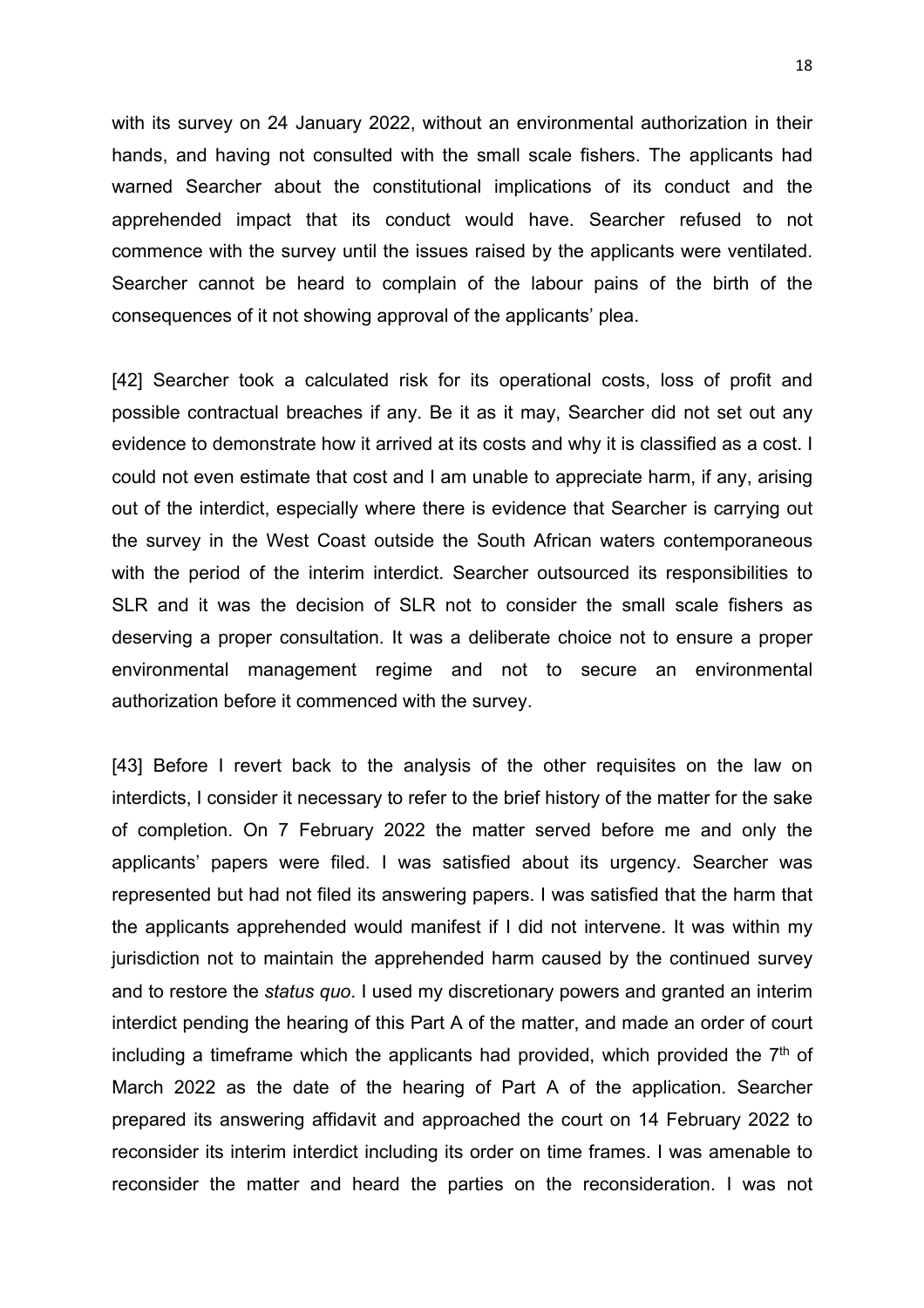satisfied that there was reason for me to set aside the interim interdict, but I reconsidered the time frames and made an order which included the date of the hearing of Part A on 24 February 2022.

#### [44] Rule 6(12)(a) provides as follows:

#### "6 Applications

(12) (a) In urgent applications the court or a judge may dispense with the forms and service provided for in these rules and may dispose of such matter at such time and place and in such manner and in accordance with such procedure (which shall as far as practicable be in terms of these rules) as it deems fit."

[45] In *Republikeinse Publikasies (Edms) Bpk v Afrikaanse Pers Publikasies (Edms) Bpk* 1972 (1) SA 773 (A) at 782A-B it was said: (the following interpretation is accepted from the Afrikaans version)

"It is of importance to state what the effect of this Rule is. In the case of an urgent application, an applicant is permitted to act by way of notice of motion without taking into account the rules which are usually applicable. The applicant is, in a certain sense, taking into account the circumstances of the case, permitted to make his own rules but "as far as practicable: in accordance with the existing rules. Rule 6(12) therefore makes provision for a process subject to rules different from the usual and when an applicant appears before the judge in such a procedural manner he must ask the judge to disregard the rules applicable to ordinary adjudication."

At 782C-D it was said:

"If an applicant acts in terms of this Rule and informs the respondent that he regards the application as urgent, it follows, in my view, that the respondent is obliged, in the sense that he runs the risk of an order against him by default, and entitled to provisionally accept the rules which the applicant has Adopted. When the matter comes before the Judge he can object, but in the meantime, he dare not ignore the Rules which the applicant has made for himself<sup>"</sup>

## THE *PRIMA FACIE* RIGHT

[46] If Searcher did not consult with the small scale fishers, the indigenous communities, Non- Governmental Organisations and other interest groups and individuals in the fishing sector in the West Coast, this would be sufficient to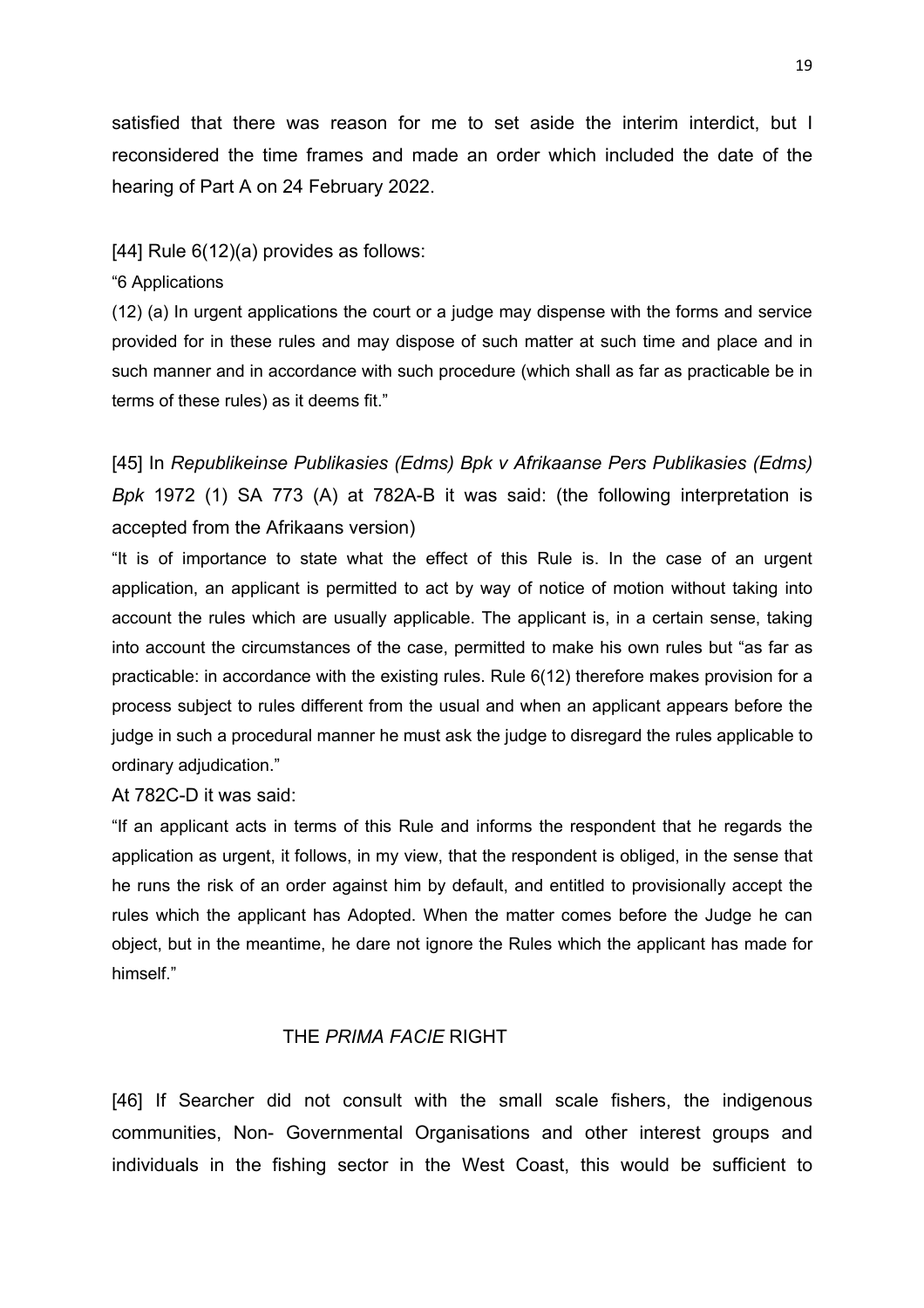conclude that there was no adequate and appropriate opportunity for public participation in decisions that affected the public and the may affect the environment. If Searcher failed to construct an environmental impact assessment, this may lead to a conclusion that Searcher failed to ensure that the effects of its activities on the environment, especially for snoek and other fish on which the small scale fishers relied, but on marine and bird life in general, received adequate consideration of the impact of its activitiy in South African waters. The failure to obtain and environmental authorization may mean that the Minister for Minerals and Energy had no opportunity to ensure the consideration of environmental attributes in the management and decision making which may have significant effects on the environment.

[47] Central to this case, is the Constitutionally guaranteed right to Equality as set out in section 9(1), Chapter 2, Bill of Rights, in the Constitution of the Republic of South Africa, 1996 (Act 108 of 1996) which reads:

"Equality

9. (1) Everyone is equal before the law and has the right to equal protection and benefit of the law."

The *audi alteram partem* is a legal principle of our law which is at the core of our principles of justice. This principle, which is accepted to mean that you listen to the other side or let the other side be heard as well, enjoined SLR not to pass judgment that the small scale fishers and communities of the West Coast were not interested or affected persons without affording the fishers a fair hearing in which they were allowed to respond on the evidence upon which it relied and afforded an opportunity to state their own case on the issue. In *Minister of Home Affairs v Scalabrini Centre*  2013 (6) SA 421 (SCA) it was said at para 43:

"[43] … What also appears from those cases is that an obligation to consult demands only that the person who is entitled to be consulted be afforded an adequate opportunity to exercise that right. Only if that right is denied is the obligation to consult breached.".

[48] Against the background of these principles, informed by the writing of some of the leading academics on the marine environment, it is clear that an adequate and appropriate consultation, especially around the construction of the environmental impact assessment, would have enriched that report for the benefit of the Minister of Minerals and Energy's decision, and to bring into being an informed environment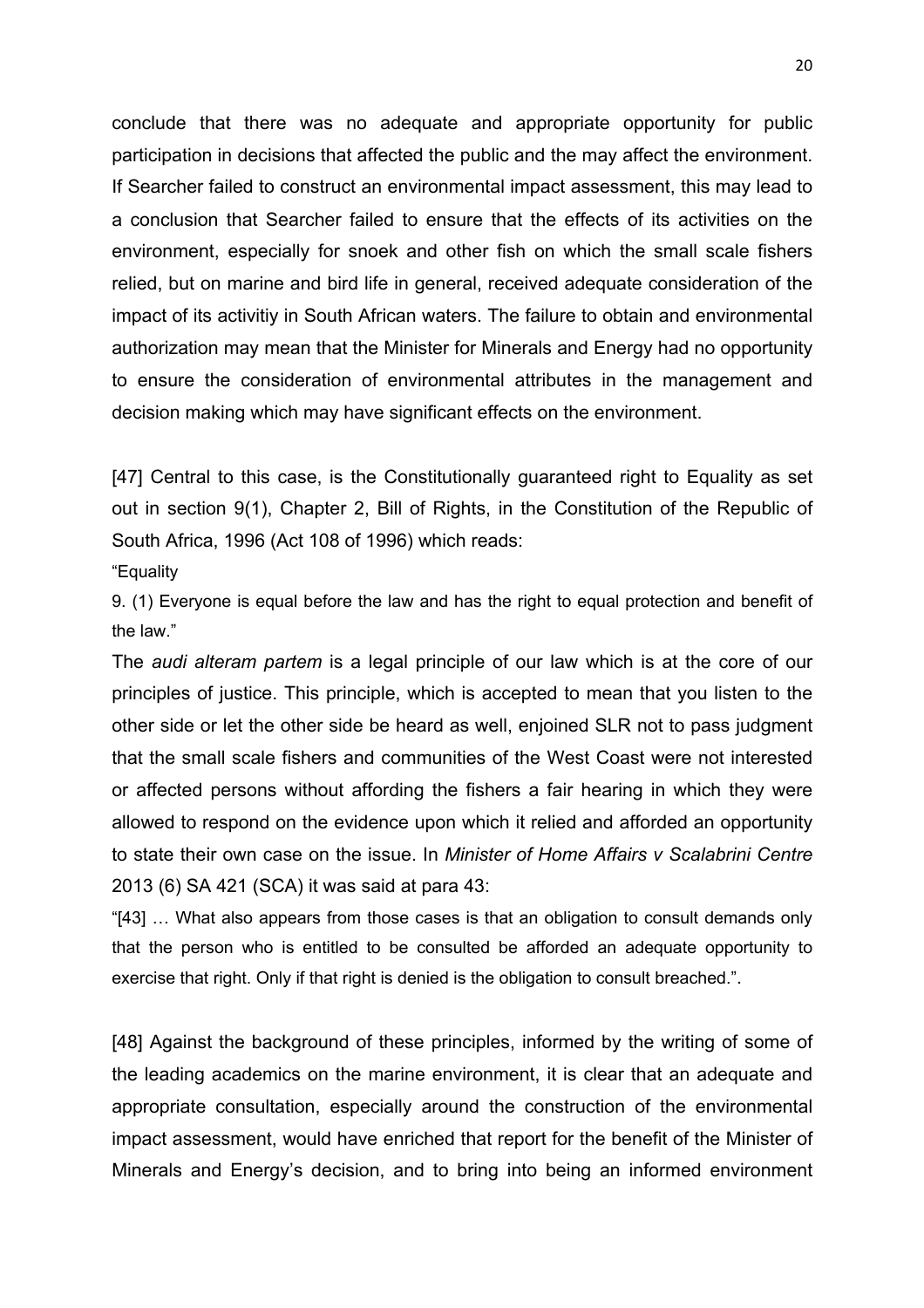management regime upon which the environment authorization would have been considered. A joint report by the experts and the appointment of a referee where they differed, is but one avenue that would have enriched the Minister's process, especially its leg on the environmental impact assessment studies. The right to equal protection and benefit of the law, assumes compliance with prescripts by actors in any assignment and not cynical disregard thereof. I deem it not necessary to discuss the right to food, livelihood and culture further than I have already done in this judgment as in my view the rights of the applicants are perfectly clear. From my understanding of Searcher's Heads of Arguments at para 12, these rights are not contested. At best it contests *prima facie* rights as regards Part B (para 33 of its Head of Arguments), which is not the subject of this judgment, Suffice to state that the apprehension of harm by the applicants is well founded.

## NO ALTERNATIVE REMEDY

[49] There is an internal appeal remedy provided for in section 96 of the MPRDA. Section 90 also provided for the suspension of the permit. The applicants have lodged an internal appeal. They are not the only party that has lodged an internal appeal. The Western Cape Provincial Government has also lodged an internal appeal according to the papers. The time periods provided by the prescripts for the Minister to consider the appeal outrun the period envisaged for the survey. This means that by the time that the Minister considered the appeal, the harm apprehended by the applicants would have manifested. The appeal, as a result, does not meet the apprehended harm. It is an impractical remedy as there are no adaptations for its use, and therefore insensible to rely on as it is impossible to provide the urgent relief sought by the applicants.

[50] For these reasons I make the following order:

1. The third, fourth and sixth respondents are interdicted from continuing the seismic survey of the West and South-West Coast of South Africa in terms of a Reconnaissance Permit granted by the First Respondent on 18 May 2021 in terms of section 74 of the Mineral and Petroleum Resources Development Act, 2002 (MPRDA) pending-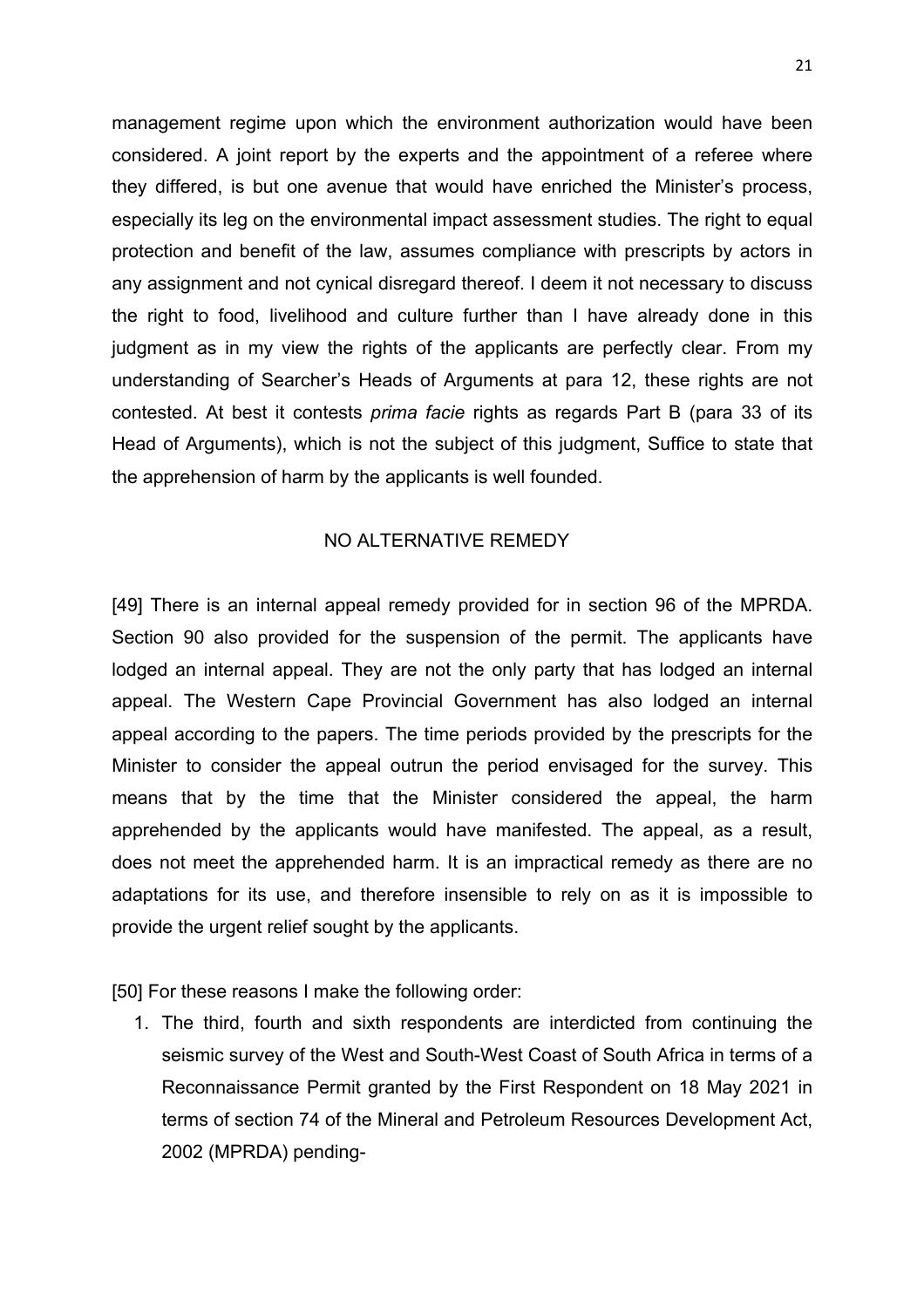- 1.1. The outcome of the applicants' internal appeal against the decision to grant the Reconnaisance Permit to the third and fourth respondents in terms of section 96 of the MPRDA; and
- 1.2. The outcome of Part B of this application.
- 2. The third and fourth respondents, jointly and severally, the one paying the other to be absolved, to pay the costs of Part A of this application, including the costs of three counsel.
- 3. The third and fourth respondents, jointly and severally, the one pay paying the other to be absolved, to pay the costs of 7 February 2022, including the costs of three counsel.
- 4. The third and fourth respondents, jointly and severally, the one paying the other to be absolved, to pay the costs of 14 February 2022, including the costs of three counsel.

**………………………………………..**

# **DM THULARE JUDGE OF THE HIGH COURT**

#### **Counsel for the Applicants:**

Adv Tembeka Ngcukaitobi SC Adv Michael Bishop Adv Jatheen Bhima Adv Nikki Stein Adv Letlhogonolo Mokgoroane Adv Tauriq Moosa

Instructed by: Ms Wilmien Wicomb (Legal Resources Centre) Mr Johan Lorenzen (Richard Spoor Incorporated)

#### **Counsel for Respondents:**

Third and Fourth Respondent: Adv Jeremy Gauntlett SC QC Adv Andrian Friedman Adv Laurane Crow

Instructed by: Mr Roy Barendse (Cliffe Dekker Hoffmeyr)